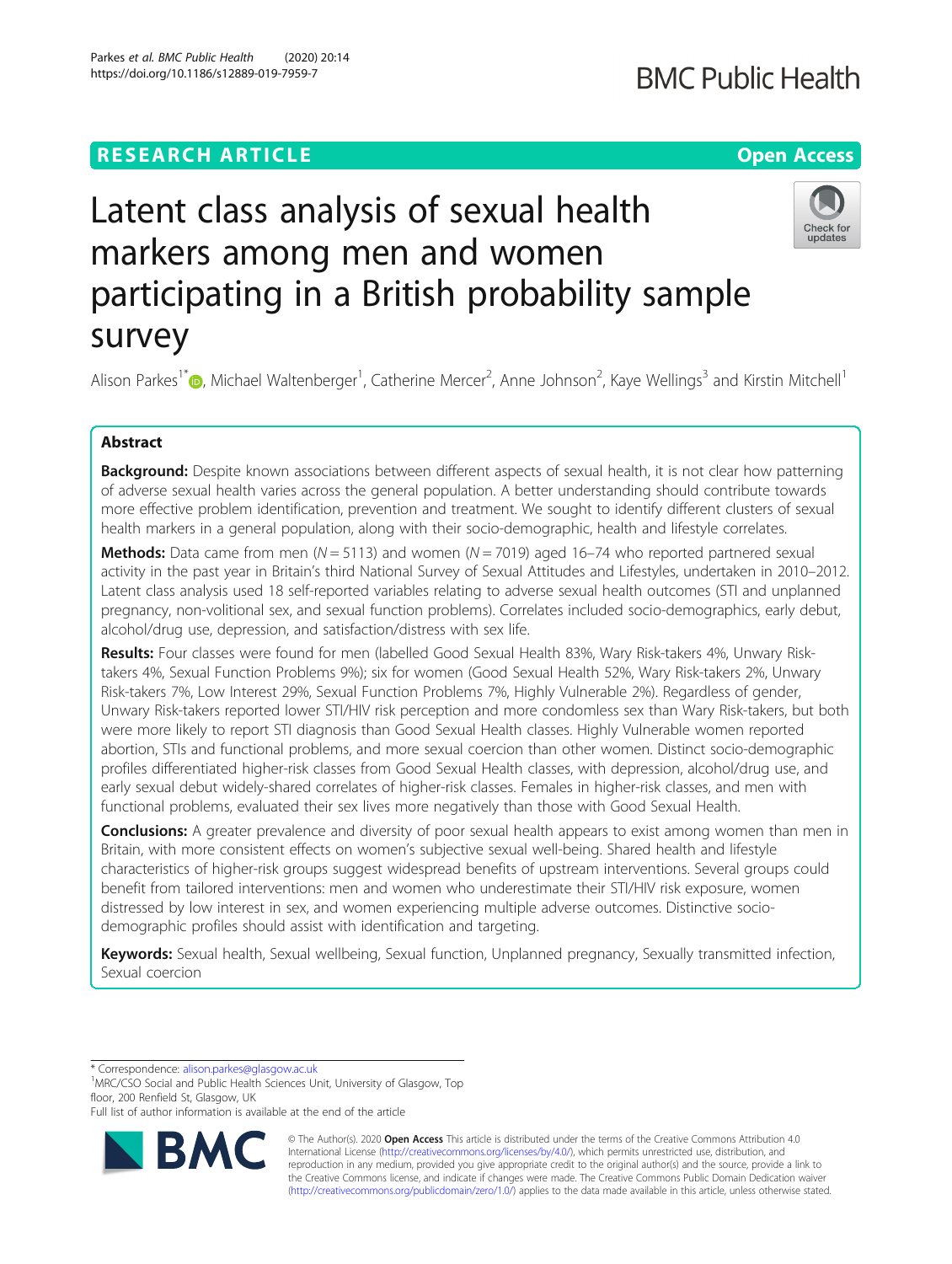# Background

The World Health Organization (WHO)'s holistic conceptualization of sexual health refers to pleasurable and safe sexual experiences, free from disease, dysfunction and coercion, recognising the importance of psychosocial as well as physiological, dimensions [\[1](#page-13-0)]. Underlining this holistic viewpoint, an extensive literature demonstrates associations between various domains of poor sexual health, relating to sexually transmitted infections (STIs) and unwanted pregnancy risk, sexual function problems, and sexual coercion  $[2-8]$  $[2-8]$  $[2-8]$ . Nonetheless, it is important to note that correlations between different domains are often modest; and that domains have distinct, as well as common, socio-demographic, health and lifestyle predictors. For instance, a British national probability survey found that socio-economic disadvantage and substance use were correlates of sexual coercion, STIs, and unwanted pregnancy, but not low sexual function  $[2, 6, 9-11]$  $[2, 6, 9-11]$  $[2, 6, 9-11]$  $[2, 6, 9-11]$  $[2, 6, 9-11]$  $[2, 6, 9-11]$  $[2, 6, 9-11]$  $[2, 6, 9-11]$ . The survey also found that depression was more strongly correlated with sexual coercion and function problems than with STI or unplanned pregnancy risk [\[2](#page-13-0), [6](#page-13-0), [10](#page-13-0), [12](#page-13-0)]. This suggests population heterogeneity in the distribution of adverse sexual health outcomes across domains. There are also indications of within-domain heterogeneity, because different within-domain markers of poor sexual health are not always consistently aligned and may have different predictors [[13](#page-13-0)–[17\]](#page-13-0). Population heterogeneity in the distribution of adverse sexual health markers, although currently not well understood, has implications for the targeting and delivery of sexual health programmes. A holistic perspective envisages likely benefits of integrated sexual health intervention streams, and of co-ordinated approaches to sexual and reproductive health [[18,](#page-13-0) [19](#page-13-0)]; however, it is acknowledged that targeted sexual health interventions may be most appropriate in addressing specific influences and motivations affecting particular groups [[20\]](#page-13-0). A better understanding of how different aspects of sexual health commonly cluster in the general population should contribute towards more effective problem identification, and towards ascertaining the optimum balance between universal vs. targeted prevention and treatment.

This paper seeks to describe how multiple different aspects of sexual health co-occur in a general population, together with the socio-demographic, health, and lifestyle correlates of different clusters. In so doing, we aim to address commonly-overlooked issues such as diversity of sexual health needs across the lifecourse; and the relevance of psychosocial as well as physiological factors for subjective sexual well-being [\[21](#page-13-0)]. While current evidence supports a holistic viewpoint in suggesting various aspects of poor sexual health all negatively impact sexual well-being  $[22-26]$  $[22-26]$  $[22-26]$  $[22-26]$  $[22-26]$ , there are gaps in knowledge. It is

unclear whether engaging in behaviour that carries a future STI risk impacts sexual well-being to the same extent as STI diagnosis. It is also unclear whether poor sexual health affects men and women's perceived sexual well-being equally [[25](#page-13-0), [27,](#page-13-0) [28](#page-13-0)]. Further research would help clarify where improving sexual well-being is likely to be an important element of sexual health interventions directed at different population groups.

Traditional analysis methods do not allow us to assess multiple dimensions of sexual health simultaneously, to uncover heterogeneity in their co-occurrence. In this study, we use latent class analysis to identify different clusters of sexual health markers in a nationally representative British sample. Compared with standard cluster analysis techniques such as k-means or hierarchical cluster analysis, latent class analysis has several advantages: these include a model-based approach classifying study respondents into the appropriate cluster on the basis of estimated membership probabilities, greater use of formal criteria to decide on the final model, and greater flexibility in accommodating variables measured on different scales [[29](#page-13-0)]. Latent class analysis can help address methodological challenges such as high Type I error rates and low statistical power that commonly arise in traditional subgroup analyses, where each group has been defined a priori based on certain characteristics [\[30](#page-14-0)]. This technique has previously been used within specialised areas of sexual health, for example to investigate different patterns of risk-taking behaviours or victimization experiences within high-risk groups [\[31](#page-14-0)–[33](#page-14-0)]. To our knowledge, latent class analysis has not been applied to examine within- and across-domain clustering across a broad spectrum of sexual health outcomes, in the general population.

We ask the following research questions:

- (1) How do different markers of sexual health cluster among sexually active individuals, and how does clustering vary by gender?
- (2) How do socio-demographic, lifestyle and health factors characterise membership of different sexual health clusters?
- (3) How is membership of different sexual health clusters associated with subjective sexual wellbeing, defined in terms of satisfaction/distress with one's sex life?

# Methods

This study used data from the third wave of the British National Survey of Sexual Attitudes and Lifestyles (Natsal-3), a stratified probability sample survey of 15,162 men and women aged 16–74 years in Britain (England, Scotland, and Wales), interviewed in 2010–12. The estimated response rate was 57.7%, while the cooperation rate was estimated at 65.8% of all eligible addresses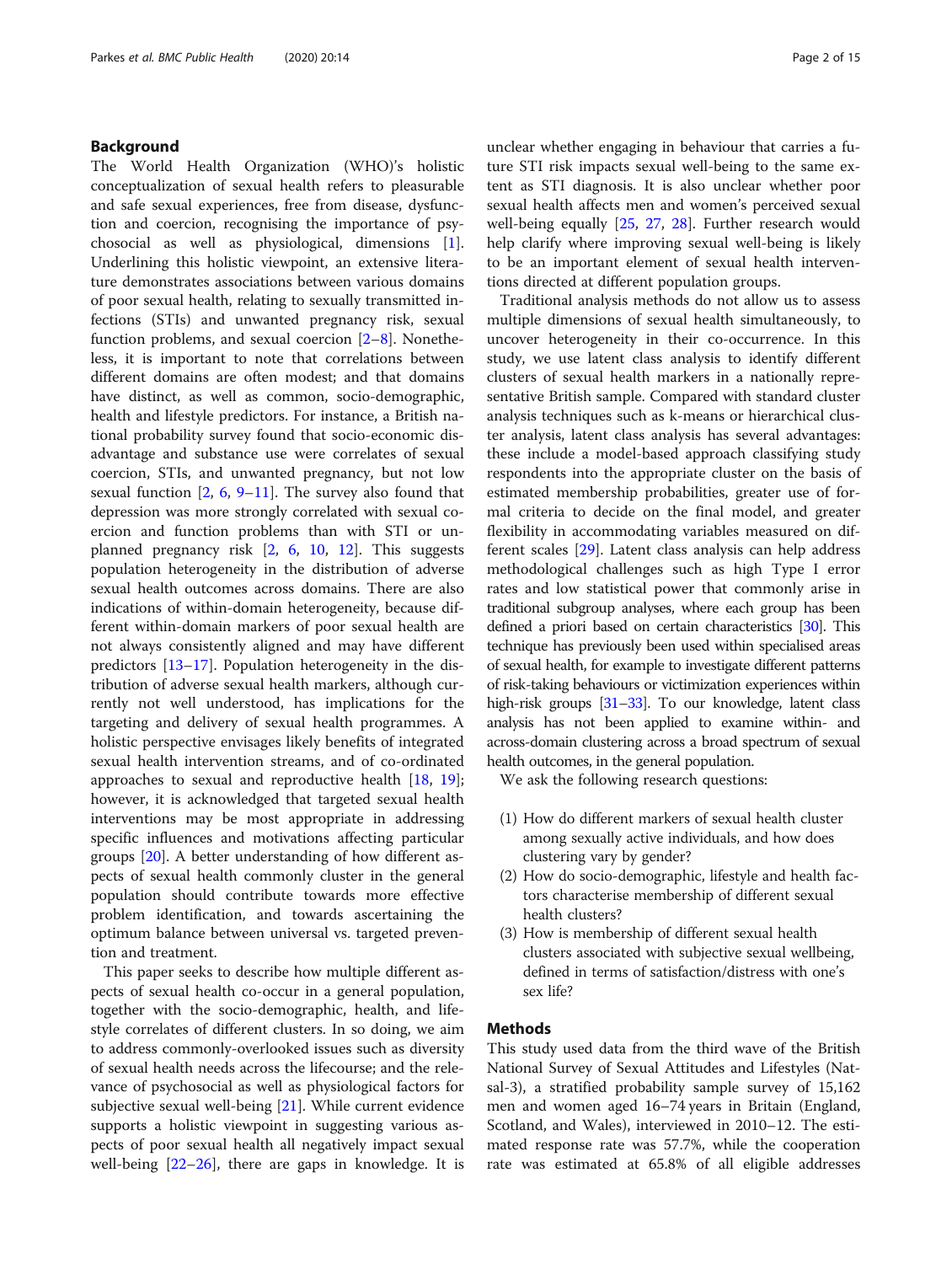contacted [[34\]](#page-14-0). In-home computer-assisted interviews were conducted using a combination of face-to-face questions and a self-complete module for sensitive items. Details of the survey methods and questionnaire are available on the study website, see [http://www.natsal.](http://www.natsal.ac.uk/natsal-3.aspx) [ac.uk/natsal-3.aspx](http://www.natsal.ac.uk/natsal-3.aspx) and elsewhere [[35\]](#page-14-0). The Natsal-3 study was approved by the Oxfordshire Research Ethics Committee A (10/H0604/27). Respondents provided oral informed consent for interviews.

# **Measures**

All measures used self-reported information (details of measures and sample information are provided in Table [1](#page-3-0)).

# Sexual health markers

In order to capture the multi-faceted nature of sexual health risk, we selected markers in three principle domains alluded to in the WHO conceptualization [\[1](#page-13-0)]: risk of sexually transmitted infection and unplanned pregnancy, sexual function problems, and sexual coercion. We aimed to describe current health needs across all population groups, regardless of sexual history, by using markers of recent sexual health. Most measures were therefore confined to experiences in the year prior to interview. A few exceptions related to measures where population prevalence in the year prior to interview was low (STI diagnosis, abortion, unplanned pregnancy and sexual coercion, all  $\langle 1\% \rangle$ . For these measures, a longer time frame was used to increase statistical power.

## STI and unplanned pregnancy risk

Measures of STI diagnosis and (women-only) abortions and unplanned pregnancy were included. As one-year population prevalence of STI diagnosis and abortion were low, we selected markers covering a 5-year period prior to interview. However, the London Measure of Unplanned Pregnancy [[36](#page-14-0), [38\]](#page-14-0) was only available for women aged 16–44 reporting a pregnancy in the past year. Supplementary measures of behavioural and attitudinal antecedents were used as an additional guide to more recent STI/unplanned pregnancy risk exposure. Two behavioural measures of condomless sex included: (i) non-use of condoms at least once when the respondent reported two or more partners in the past year, and (ii) non-use of condoms at first sex with a recent new partner in the past year. Two attitudinal measures covered perceived current risk of (i) HIV (human immunodeficiency virus) and (ii) other STIs.

# Sexual coercion

To maximise statistical power, we selected two markers relating to lifetime experience and at first sex. The first was a measure of completed non-volitional sex since the age of 13, and the second was based on the respondent's first sex

(ever), when the partner was reported as more willing to have sex than the respondent.

## Sexual function problems

Included measures of nine difficulties experienced during the past year, lasting three months or more: lacked interest in sex, lacked enjoyment during sex, felt anxious about sex life, painful sex, lack of arousal during sex, trouble experiencing orgasm, premature orgasm, erectile dysfunction (men)/uncomfortably dry vagina (women). An additional marker was reporting avoiding sex because of sexual difficulties.

# Socio-demographic, health and lifestyle correlates

The following factors were examined as potential correlates of latent classes of sexual health: age [[16](#page-13-0)–[74](#page-14-0)], relationship status categorised as one of three groups (married/cohabiting, regular non-cohabiting partner, no regular partner), ethnicity (white vs. ethnic minority), low socio-economic status, SES (a broadly-based score of five markers to increase reliability and ensure applicability across the lifecourse: lowest household income quintile, no educational qualifications, unemployed; highest area deprivation quintile according to the Index of Multiple Deprivation [\[39](#page-14-0)], rented tenure, with scores divided into three groups: zero, 1–2 markers, 3 to 5 markers), sexual identity (heterosexual/straight vs gay/ lesbian/bisexual/other); alcohol/drug use (drinking in excess of the recommended weekly limit and/or use of non-prescribed drugs in past year); depression measured using the two-item patient Health Questionnaire (PHQ-2), with a cut-off score of three or more [\[37](#page-14-0)], early sexual debut (< 16 years, 16 or older).

# Satisfaction/distress with one's sex life

In line with others, we based our measure of subjective sexual well-being on satisfaction and distress [[40](#page-14-0)]. We used the mean score of two items (alphas men .71, women .72) concerning agreement with statements "I feel satisfied with my sex life" and "I feel distressed or worried about my sex life" (reverse-scored). We applied a cut-off to contrast the bottom 10 % of scores (here defined as "low satisfaction/high distress with sex life") with the rest. While this cut-off has no clinical significance, on average those with a low score were likely to express disagreement with being satisfied, and agreement with being distressed.

# Analytic strategy

Mixture modelling was used to identify different latent classes of sexual health, among all sexually-active respondents, defined as those reporting sexual activity involving genital contact with 1+ partner(s) in the year prior to interview. Men ( $N = 5113$ ) and women ( $N =$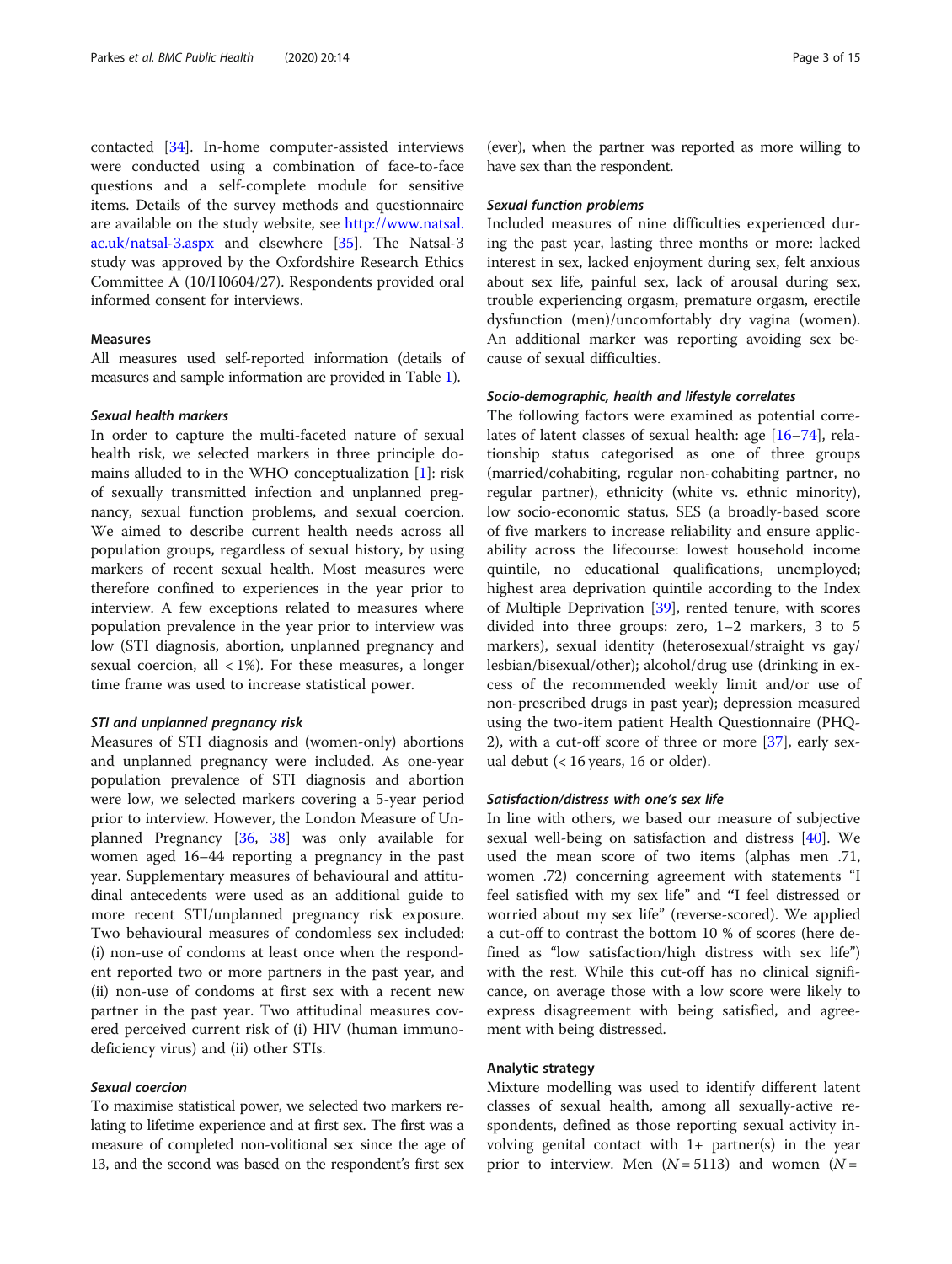# <span id="page-3-0"></span>Table 1 Measures of sexual health, sociodemographic, health and lifestyle factors

| Measure                                        | Detailed information                                                                                                                                                                                                                                                                                                                                                                                                                                                                                       | Subgroups<br>(if applicable) | Men<br>(% ) | Women<br>(% ) |
|------------------------------------------------|------------------------------------------------------------------------------------------------------------------------------------------------------------------------------------------------------------------------------------------------------------------------------------------------------------------------------------------------------------------------------------------------------------------------------------------------------------------------------------------------------------|------------------------------|-------------|---------------|
| STI/Unplanned pregnancy                        |                                                                                                                                                                                                                                                                                                                                                                                                                                                                                                            |                              |             |               |
| Unplanned pregnancy                            | Based on the London Measure of Unplanned Pregnancy [36], a score of six items<br>asking women reporting a pregnancy in the past year about contraceptive use, timing<br>of motherhood, intention to become pregnant, desire for a baby, discussion with a<br>partner, and preconceptual preparations. Scores range from 0 to 12, with unplanned<br>pregnancy defined as a score of 3 or less.                                                                                                              |                              |             | 1.2           |
| Abortion                                       | Based on questions asked of women about experience of abortion, and age at last<br>abortion. Responses restricted to those reporting an abortion in the last 5 years.                                                                                                                                                                                                                                                                                                                                      |                              |             | 3.1           |
| STI diagnosis                                  | "Have you ever been told by a doctor or other healthcare professional that you had<br>any of the following?" Sexually transmitted infections asked about included chlamydia,<br>gonorrhoea, genital warts (venereal warts), syphilis, Trichomonas vaginalis (Trich, TV),<br>Herpes (genital herpes), NSU (Non Specific Urethritis), NGU (Non Gonococcal Urethritis).<br>Responses were restricted to diagnoses made in the last 5 years.                                                                   |                              | 4.2         | 4.0           |
| Perceived STI risk                             | "There are different opinions about how many people are at risk of becoming infected<br>with HIV, the virus that causes AIDS, but we would like to know what you think about<br>the risks to you, personally with your present sexual lifestyle?" Responses 1 "greatly at<br>risk" and 2 "quite a lot" were combined and contrasted with 3 "not very much" and 4<br>"not at all at risk".                                                                                                                  |                              | 4.1         | 2.7           |
| Perceived HIV risk                             | "People are also at risk of getting other sexually transmitted infections. What do you<br>think about the risks to you, personally, with your present lifestyle of getting a sexually<br>transmitted infection?" Responses 1 "greatly at risk" and 2 "quite a lot" were combined<br>and contrasted with 3 "not very much" and 4 "not at all at risk".                                                                                                                                                      |                              | 3.5         | 2.6           |
| Condomless sex (2+<br>partners)                | At least one episode of non-use of condoms, occurring with two or more partners in<br>the past year                                                                                                                                                                                                                                                                                                                                                                                                        |                              | 6.7         | 5.1           |
| Condomless sex (first<br>sex with new partner) | Non-use of condoms at first sex with most recent new partner in the past year                                                                                                                                                                                                                                                                                                                                                                                                                              |                              | 15.2        | 13.4          |
| Sexual coercion                                |                                                                                                                                                                                                                                                                                                                                                                                                                                                                                                            |                              |             |               |
| Non-volitional sex                             | "Since the age of 13, has anyone actually made you have sex with them, against your<br>will?" (yes/no)                                                                                                                                                                                                                                                                                                                                                                                                     |                              | 1.4         | 10.3          |
| First sexual partner<br>more willing           | "Would you say that you were both equally willing to have intercourse that first time,<br>or was one of you more willing than the other?" Response 3 "(He/She) was more<br>willing" was contrasted with responses 1 "Both equally willing" and 2 "I was more<br>willing". Item applied to first sex with an opposite-sex partner, after the age of 13.                                                                                                                                                     |                              | 4.4         | 16.2          |
| Sexual Function                                |                                                                                                                                                                                                                                                                                                                                                                                                                                                                                                            |                              |             |               |
| Lacked interest in sex                         | Problem experienced for at least 3 months during the past year (yes/no)                                                                                                                                                                                                                                                                                                                                                                                                                                    |                              | 15.0        | 34.1          |
| Lacked enjoyment in<br>sex                     | Problem experienced for at least 3 months during the past year (yes/no)                                                                                                                                                                                                                                                                                                                                                                                                                                    |                              | 4.8         | 12.1          |
| Anxious during sex                             | Problem experienced for at least 3 months during the past year (yes/no)                                                                                                                                                                                                                                                                                                                                                                                                                                    |                              | 5.4         | 5.2           |
| Physical pain from sex                         | Problem experienced for at least 3 months during the past year (yes/no)                                                                                                                                                                                                                                                                                                                                                                                                                                    |                              | 1.8         | 7.4           |
| Lack of arousal                                | Problem experienced for at least 3 months during the past year (yes/no)                                                                                                                                                                                                                                                                                                                                                                                                                                    |                              | 3.1         | 8.2           |
| Trouble experiencing<br>orgasm                 | Problem experienced for at least 3 months during the past year (yes/no)                                                                                                                                                                                                                                                                                                                                                                                                                                    |                              | 9.2         | 16.3          |
| Premature orgasm                               | Problem experienced for at least 3 months during the past year (yes/no)                                                                                                                                                                                                                                                                                                                                                                                                                                    |                              | 14.9        | 2.3           |
| Erectile difficulties/dry<br>vagina            | Problem experienced for at least 3 months during the past year (yes/no)                                                                                                                                                                                                                                                                                                                                                                                                                                    |                              | 12.1        | 12.2          |
| Avoided sex                                    | Agreement with "I have avoided sex because of sexual difficulties, either my own or<br>those of my partner". Response options 1 "agree strongly" and 2 "agree" were<br>combined and contrasted with 3 "neither agree nor disagree", 4 "disagree", 5 "disagree<br>strongly".                                                                                                                                                                                                                                |                              | 11.0        | 13.5          |
| Satisfaction/Distress<br>with sex life         | Average agreement with statements "I feel satisfied with my sex life", and "I feel<br>distressed or worried about my sex life". Responses used a 5-point scale from 1 "agree<br>strongly" to 5 "disagree strongly". The second item was reverse-scored, so that a high<br>average score denoted less satisfaction/more distress. The top decile (approximately,<br>due to the presence of tied scores) was defined as "low satisfaction/high distress with<br>sex life "and contrasted with the remainder. |                              | 11.6        | 11.2          |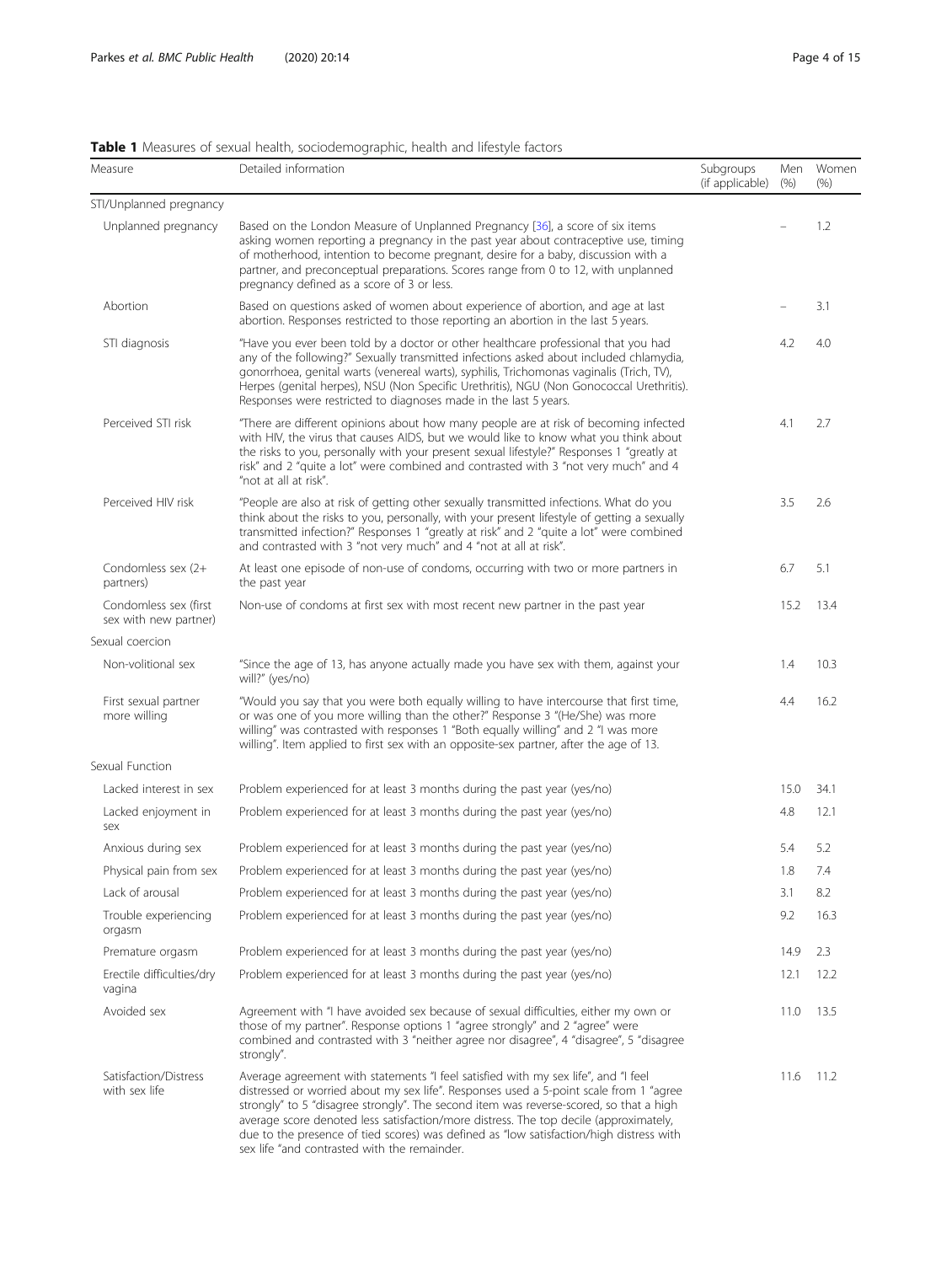| Measure                                             | Detailed information                                                                                                                                                                                                                                                                                                                                                                                                                                                                                                                          | Subgroups<br>(if applicable)       | Men<br>(% ) | Women<br>(9/6) |
|-----------------------------------------------------|-----------------------------------------------------------------------------------------------------------------------------------------------------------------------------------------------------------------------------------------------------------------------------------------------------------------------------------------------------------------------------------------------------------------------------------------------------------------------------------------------------------------------------------------------|------------------------------------|-------------|----------------|
| Socio-demographic, health and lifestyle information |                                                                                                                                                                                                                                                                                                                                                                                                                                                                                                                                               |                                    |             |                |
| Age (years)                                         | Age at interview                                                                                                                                                                                                                                                                                                                                                                                                                                                                                                                              | $16 - 24$                          | 15.2        | 15.6           |
|                                                     |                                                                                                                                                                                                                                                                                                                                                                                                                                                                                                                                               | $25 - 44$                          | 41.3        | 43.2           |
|                                                     |                                                                                                                                                                                                                                                                                                                                                                                                                                                                                                                                               | $45 - 54$                          | 19.9        | 20.6           |
|                                                     |                                                                                                                                                                                                                                                                                                                                                                                                                                                                                                                                               | $55 - 74$                          | 23.7        | 20.6           |
| Ethnicity                                           | White British, White Irish, Any other White background                                                                                                                                                                                                                                                                                                                                                                                                                                                                                        | white                              | 87.9        | 88.3           |
|                                                     | Mixed, Asian, Asian British, Black, British Black, Chinese, Other                                                                                                                                                                                                                                                                                                                                                                                                                                                                             | minority                           | 12.1        | 11.7           |
| Low socio-economic<br>status                        | Markers obtained at the time of interview comprised lowest household income<br>quintile, no educational qualifications, unemployed; highest area deprivation quintile<br>according to the Index of Multiple Deprivation (Payne & Abel, 2012)                                                                                                                                                                                                                                                                                                  | zero markers                       | 48.6        | 42.9           |
|                                                     |                                                                                                                                                                                                                                                                                                                                                                                                                                                                                                                                               | $1$ or $2$<br>markers              | 39.6        | 42.8           |
|                                                     |                                                                                                                                                                                                                                                                                                                                                                                                                                                                                                                                               | $3$ to 5<br>markers                | 11.8        | 14.3           |
| Alcohol/drug use                                    | Defined as either (1) frequent binge drinking (at least once a week) based on current<br>drinking practices; and/or (2) recent non-prescribed drug use (in the past 4 weeks). An<br>episode of binge drinking was defined as consumption of more than six (for women)<br>or eight (for men) units of alcohol on any one occasion. Drugs asked about included<br>cannabis, amphetamines, cocaine, crack cocaine, ecstasy, heroin, lysergic acid diethyl-<br>amide (LSD), crystal methamphetamine and amyl nitrates.                            |                                    | 23.5        | 17.8           |
| Depression                                          | Based on the patient health questionnaire (PHQ-2) [37], comprising two screening<br>questions ('During the past 2 weeks have you often been bothered by feeling down,<br>depressed, or hopeless?', and 'During the past 2 weeks have you often been bothered<br>by little interest or pleasure in doing things?') to assess depressive symptoms in the<br>past 2 weeks (each scored 0-3). Respondents were deemed to have depressive<br>symptoms if they had a total score of three or more, a cut-off that has been previously<br>validated. |                                    | 8.6         | 10.7           |
| Partnership status                                  | Status at interview                                                                                                                                                                                                                                                                                                                                                                                                                                                                                                                           | Married/<br>cohabiting             | 72.1        | 73.2           |
|                                                     |                                                                                                                                                                                                                                                                                                                                                                                                                                                                                                                                               | Regular<br>partner                 | 12.4        | 13.3           |
|                                                     |                                                                                                                                                                                                                                                                                                                                                                                                                                                                                                                                               | No regular<br>partner              | 15.5        | 13.5           |
| Sexual identity                                     | Responses to "Which of the options on this card best describes how you think of<br>yourself?" with options: (1) Heterosexual/straight, (2) Gay/Lesbian, (3) Bisexual, (4) Other.                                                                                                                                                                                                                                                                                                                                                              | Heterosexual/<br>straight          | 97.2        | 97.1           |
|                                                     |                                                                                                                                                                                                                                                                                                                                                                                                                                                                                                                                               | Gay/lesbian/<br>bisexual/<br>other | 2.8         | 2.9            |
| Age $<$ 16 years at first sex                       | "How old were you when you first had sexual intercourse with someone of the<br>opposite sex?" Responses include estimates for those unsure of the exact age. Those<br>under 16 years ("early sexual debut") were contrasted with the remainder.                                                                                                                                                                                                                                                                                               |                                    | 28.1        | 20.2           |

Table 1 Measures of sexual health, sociodemographic, health and lifestyle factors (Continued)

Percentages allow for the complex survey design

7019) were modelled separately owing to differences in the experience and reporting of sexual behaviours [[41](#page-14-0)] and the sexual scripts that shape these behaviours [[42](#page-14-0)]. Modelling was performed using Mplus version 8 [[43](#page-14-0)], allowing for the complex survey design, with missing outcome data handled using Full Information Maximum Likelihood (FIML). (For an illustrative example of this technique, see [https://stats.idre.ucla.edu/mplus/seminars/](https://stats.idre.ucla.edu/mplus/seminars/mplus-class-notes/lca/) [mplus-class-notes/lca/](https://stats.idre.ucla.edu/mplus/seminars/mplus-class-notes/lca/).) Various model fit statistics were used to help identify the optimum number of classes,

together with considerations of the smallest class size and posterior probabilities of class membership [\[44](#page-14-0)]. Smaller Akaike Information Criteria (AIC) and Bayesian Information Criteria (BIC) values are preferable, while Entropy values should be close to 1. The Lo, Mendell and Rubin Likelihood Ratio Test (LMR) test indicated whether a model has a better fit than the model with one fewer class (the complex survey design did not permit use of the Bootstrap Likelihood Ratio Test (BLRT) [[45\]](#page-14-0).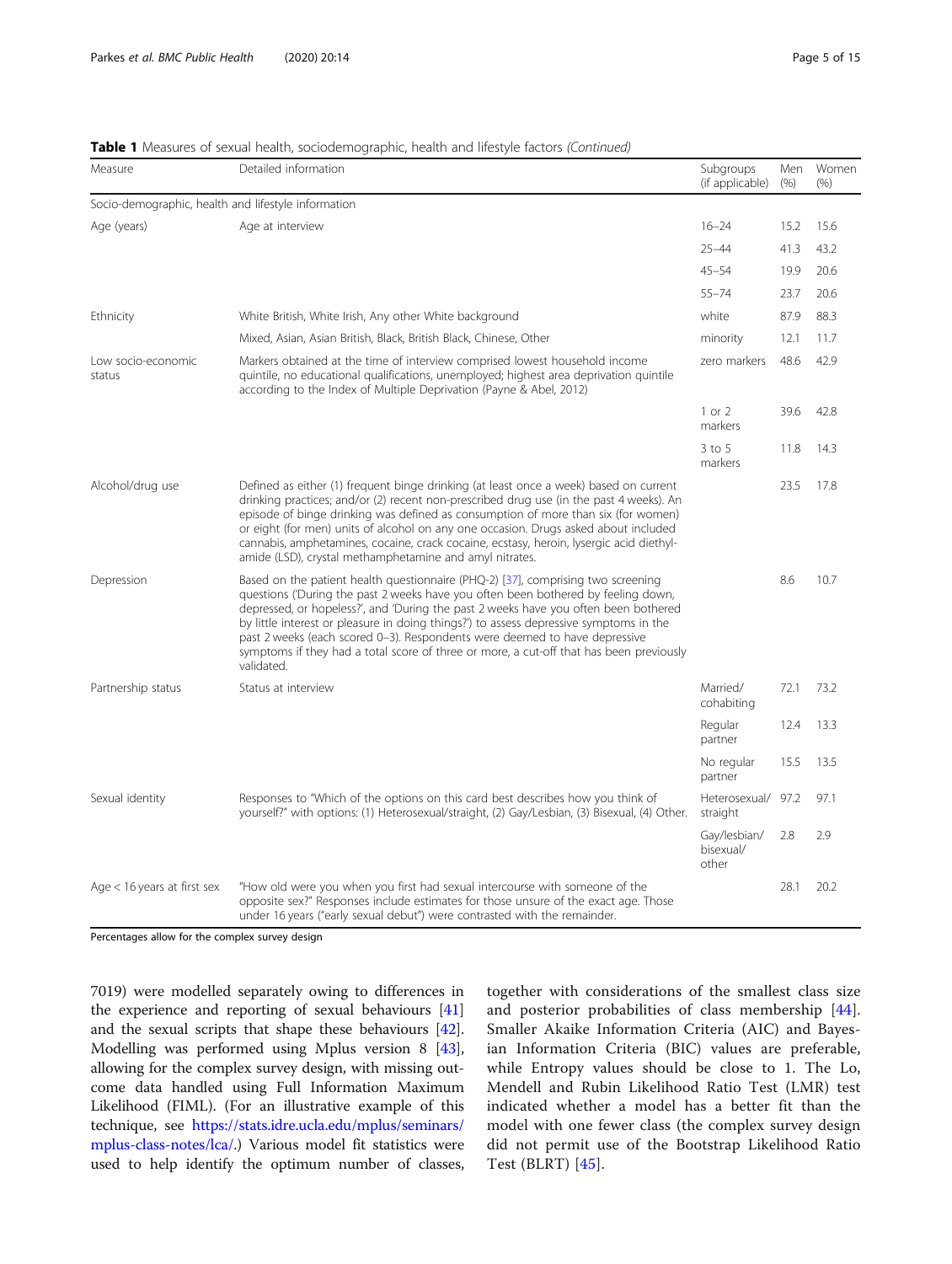After identifying the optimum number of latent sexual health classes for men and women, we named each class according to marker(s) with highest estimated probabilities. Next, we sought to ascertain the different sociodemographic, health and lifestyle profiles of the various classes obtained. Multinomial regression models of class membership on socio-demographic, health and lifestyle correlates used an integrated procedure in Mplus (R3STEP), which allows for classification uncertainty following mixture modelling [\[46\]](#page-14-0). Correlates were considered in two stages: (a) socio-demographic factors mutually adjusted for one another; followed by (b) alcohol/drug use, depression and early sexual debut each modelled separately, adjusting for socio-demographic information. Missing correlate information was generally at low levels (on average for men 1.7%, and for women 1.5%). Nonetheless, a complete case analysis would have resulted in a loss of 6.3% of cases for men and 6.0% for women, with under-representation of older, minority ethnic, and low socio-economic status respondents. Unlike missing outcome information, missing predictor information could not be handled using FIML. To reduce bias, analysis of latent class correlates was performed on 20 data sets imputed using the Mplus multiple imputation facility [[47](#page-14-0)], allowing for complex survey design as before.

Lastly, we explored latent class membership as a predictor of low satisfaction/high distress with one's sex life. A regression model of low satisfaction/high distress on latent class used an integrated procedure in Mplus (DCATEGORICAL), which allows for classification uncertainty [\[48\]](#page-14-0). In this part of the analysis, software constraints did not permit the use of complex survey features.

# Results

Latent class analysis of sexual health markers explored models with varying numbers of classes, with model fit statistics shown in Table 2.

For men, a four-class model was selected as the best fit for the data. For women, we selected a six-class model. Although AIC and BIC markers were slightly lower for models with one more class, Lo-Mendell-Rubin tests indicated no significant improvement in fit. For both sexes, selected models had satisfactory entropy (indicating class separation) and high classification accuracy (entropy: men 0.89, women: 0.73; lowest classification probability: men 0.88, women 0.80). Although the sexual health markers used for women included two (unplanned pregnancy and abortion) that were not available for men, we found that exclusion of these markers in order to provide a closer comparison between the sexes did not affect the 6-fold classification found for women (supplementary analyses, available on request).

Among men (Table [3](#page-6-0) part a), a large majority (83%) were at low risk and termed the "Good Sexual Health" class. For this class, the average probability of any marker of poor sexual health was .04 (range .00–.13). The three remaining classes were individually termed Wary Risk-takers (4%), Unwary Risk-takers (4%) and Sexual Function Problems (9%), and because of their greater probability of adverse sexual health outcomes were collectively termed "poor sexual health" classes. Wary Risk-takers' high probability of condomless sex with most recent partner (.44) was accompanied by high STI/HIV risk perception (.63, .87, respectively). In contrast, Unwary Risk-takers were all likely to report condomless sex (1.00, 1.00), but had low STI/HIV risk

Table 2 Model fit statistics for different numbers of sexual health groups identified using latent class analysis

|       | Number of classes | AIC    | <b>BIC</b> | Entropy | Smallest class (%) | lowest class probability | LMR $p$ -value |
|-------|-------------------|--------|------------|---------|--------------------|--------------------------|----------------|
| Men   |                   | 38,361 | 38,465     |         | 100.0              | 1.00                     |                |
|       | $\overline{2}$    | 36,783 | 36,998     | 0.70    | 18.5               | 0.86                     | < .001         |
|       | 3                 | 35,911 | 36,238     | 0.75    | 10.0               | 0.85                     | < .001         |
|       | 4                 | 35,565 | 36,003     | 0.89    | 4.3                | 0.88                     | < .001         |
|       | 5                 | 35,408 | 35,957     | 0.71    | 3.7                | 0.82                     | 0.330          |
|       | 6                 | 35,352 | 36,013     | 0.70    | 3.6                | 0.67                     | 0.182          |
| Women |                   | 68,151 | 68,275     |         | 100.0              | 1.00                     |                |
|       | $\overline{2}$    | 63,649 | 63,903     | 0.78    | 16.9               | 0.90                     |                |
|       | 3                 | 62,259 | 62,643     | 0.78    | 11.8               | 0.89                     | < .001         |
|       | 4                 | 61,900 | 62,414     | 0.85    | 2.2                | 0.86                     | < .001         |
|       | 5                 | 61,544 | 62,188     | 0.79    | 2.2                | 0.72                     | < .001         |
|       | 6                 | 61,364 | 62,139     | 0.73    | 2.0                | 0.80                     | 0.011          |
|       | 7                 | 61,212 | 62,118     | 0.72    | 1.9                | 0.69                     | 0.385          |
|       | 8                 | 61,107 | 62,143     | 0.73    | 1.9                | 0.68                     | 0.403          |
|       |                   |        |            |         |                    |                          |                |

Figures in bold show the fit of the four-class model selected for men, and the six-class model selected for women

AIC Akaike Information Criterion, BIC Bayesian Information Criterion, LMR Lo-Mendell-Rubin likelihood ratio test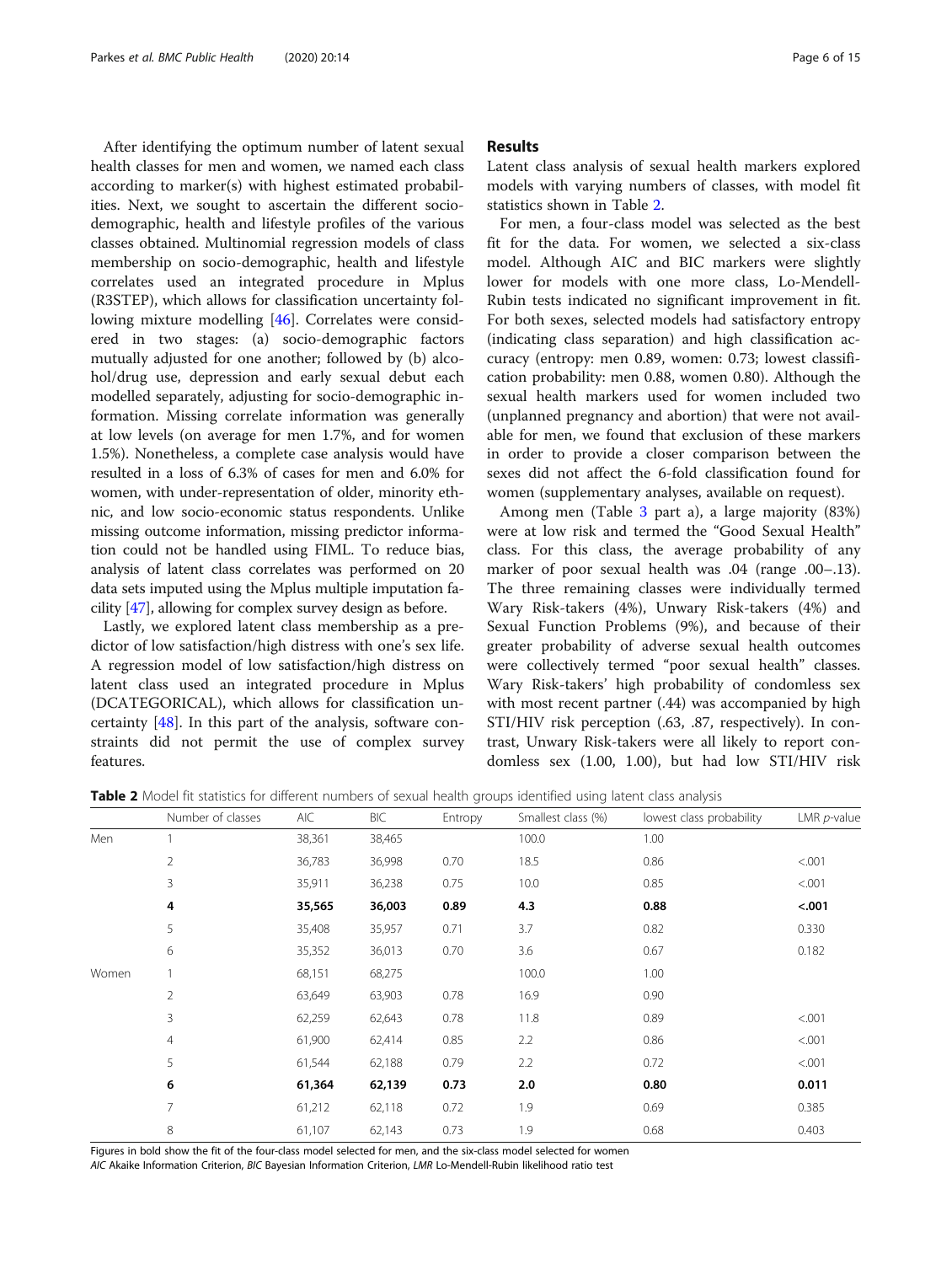<span id="page-6-0"></span>

| Men $(n = 5113)$               | Table 3 Latent classes of sexual health among men<br>Good Sexual Health<br>$(n = 4112, 83.1\%)$ | $\mid \mid$<br>Wary Risk-takers (n -<br>270, 3.8%)<br>and women | Unwary Risk-takers (n = 273, 4.3%)    |                                             | Sexual Function Problems (458, 8.8%)  |                                      |
|--------------------------------|-------------------------------------------------------------------------------------------------|-----------------------------------------------------------------|---------------------------------------|---------------------------------------------|---------------------------------------|--------------------------------------|
| Marker<br>STI risk             | Probability (95% CI)                                                                            | Probability (95% CI)                                            | Probability (95% CI)                  |                                             | Probability (95% CI)                  |                                      |
| STI diagnosis                  | 0.03 (0.02-0.03)                                                                                | $0.19(0.14 - 0.25)$                                             | $0.06(0.03 - 0.09)$                   |                                             | $0.08$ $(0.05 - 0.11)$                |                                      |
| Perceived STI risk             | 0.00 (0.00-0.01)                                                                                | $0.87(0.74 - 1.00)$                                             | $0.06$ $(0.02 - 0.10)$                |                                             | $0.02(0.00 - 0.04)$                   |                                      |
| Perceived HIV risk             | 0.01 (0.01-0.02)                                                                                | $0.63(0.53 - 0.74)$                                             | 0.04 (0.01-0.07)                      |                                             | 0.01 (0.00-0.02)                      |                                      |
| No condom (2+<br>partners)     | 0.02 (0.01-0.02)                                                                                | $12(0.05 - 0.18)$<br>Õ                                          | 1.00 (1.00-1.00)                      |                                             | $0.06(0.03 - 0.09)$                   |                                      |
| No condom (new<br>partner)     | 0.09 (0.08-0.10)                                                                                | $0.44(0.35 - 0.54)$                                             | $1.00(1.00 - 1.00)$                   |                                             | $0.16(0.12 - 0.21)$                   |                                      |
| Sexual coercion                |                                                                                                 |                                                                 |                                       |                                             |                                       |                                      |
| Non-volitional sex             | 0.01 (0.01-0.01)                                                                                | $0.04(0.00 - 0.08)$                                             | $0.02(0.00 - 0.03)$                   |                                             | $0.04(0.02 - 0.06)$                   |                                      |
| First partner more<br>willing  | 0.04 (0.03-0.05)                                                                                | $0.08(0.04 - 0.12)$                                             | 0.06 (0.02-0.09)                      |                                             | 0.06 (0.04-0.09)                      |                                      |
| Sexual function problems       |                                                                                                 |                                                                 |                                       |                                             |                                       |                                      |
| Lacked interest in sex         | $0.10(0.09 - 0.12)$                                                                             | $0.14(0.08 - 0.21)$                                             | $0.09(0.05 - 0.13)$                   |                                             | $0.54(0.45 - 0.63)$                   |                                      |
| Lacked enjoyment in<br>sex     | 0.01 (0.01-0.02)                                                                                | $0.09(0.03 - 0.14)$                                             | 0.04 (0.00-0.07)                      |                                             | $0.32(0.24 - 0.40)$                   |                                      |
| Anxious during sex             | 0.02 (0.01-0.02)                                                                                | $0.02(0.00 - 0.05)$                                             | $0.08$ $(0.03 - 0.12)$                |                                             | $0.35(0.28 - 0.43)$                   |                                      |
| Physical pain from sex         | 0.01 (0.01-0.02)                                                                                | $0.03$ $(0.01 - 0.06)$                                          | 0.02 (0.00-0.04)                      |                                             | $0.06(0.03 - 0.09)$                   |                                      |
| Lack of arousal                | 0.00 (0.00-0.01)                                                                                | $0.05(0.01 - 0.09)$                                             | $0.00 (-0.01 - 0.01)$                 |                                             | $0.25(0.18 - 0.32)$                   |                                      |
| Trouble experiencing<br>orgasm | 0.05 (0.04-0.06)                                                                                | $0.10(0.04 - 0.15)$                                             | $0.07(0.03 - 0.10)$                   |                                             | 0.43 (0.35-0.52)                      |                                      |
| Premature orgasm               | $0.13(0.12 - 0.14)$                                                                             | $0.13(0.07 - 0.19)$                                             | $0.10(0.06 - 0.14)$                   |                                             | 0.33 (0.27-0.39)                      |                                      |
| Erectile difficulties          | 0.08 (0.06-0.09)                                                                                | $0.09(0.05 - 0.13)$                                             | $0.14(0.08 - 0.19)$                   |                                             | 0.49 (0.42-0.55)                      |                                      |
| Avoided sex                    | 0.07 (0.06-0.09)                                                                                | $0.12(0.07 - 0.18)$                                             | $0.12(0.06 - 0.18)$                   |                                             | $0.38(0.32 - 0.44)$                   |                                      |
| Women $(n = 7019)$             | Good Sexual Health (n =<br>3675, 52.4%)                                                         | Wary Risk-takers ( $n = 143$ , 2.0%)                            | Unwary Risk-takers (n =<br>482, 6.9%) | Sexual Function Problems (n =<br>535, 7.6%) | Low Interest ( $n = 2046$ ,<br>29.1%) | Highly Vulnerable (n =<br>138, 2.0%) |
|                                | Probability (95% CI)                                                                            | Probability (95% CI)                                            | Probability (95% CI)                  | Probability (95% CI)                        | $\widehat{\cup}$<br>Probability (95%  | Probability (95% CI)                 |
| STI/unplanned pregnancy risk   |                                                                                                 |                                                                 |                                       |                                             |                                       |                                      |
| Unplanned pregnancy            | 0.01 (0.01-0.02)                                                                                | $0.02(0.00 - 0.05)$                                             | $0.05(0.02 - 0.07)$                   | 0.01 (0.00-0.01)                            | 0.01 (0.00-0.01)                      | 0.03 (0.00-0.06)                     |
| Abortion                       | 0.02 (0.02-0.03)                                                                                | $0.05(0.00 - 0.10)$                                             | $0.10(0.07 - 0.14)$                   | 0.03 (0.01-0.04)                            | $0.02(0.01 - 0.03)$                   | $0.18(0.09 - 0.26)$                  |
| STI diagnosis                  | 0.03 (0.02-0.03)                                                                                | $0.16(0.09 - 0.23)$                                             | $0.10(0.07 - 0.13)$                   | 0.03 (0.01-0.05)                            | $0.03$ $(0.02 - 0.04)$                | 0.27 (0.18-0.36)                     |
| Perceived STI risk             | 0.00 (0.00-0.00)                                                                                | $0.97(0.81 - 1.13)$                                             | $0.04(0.01 - 0.08)$                   | 0.00 (0.00-0.01)                            | $0.00 (0.00 - 0.01)$                  | $0.18(0.09 - 0.28)$                  |
| Perceived HIV risk             | 0.01 (0.00-0.01)                                                                                | 0.71 (0.55-0.88)                                                | $0.04(0.00 - 0.07)$                   | $0.00(0.00 - 0.01)$                         | 0.01 (0.00-0.02)                      | $0.13(0.05 - 0.21)$                  |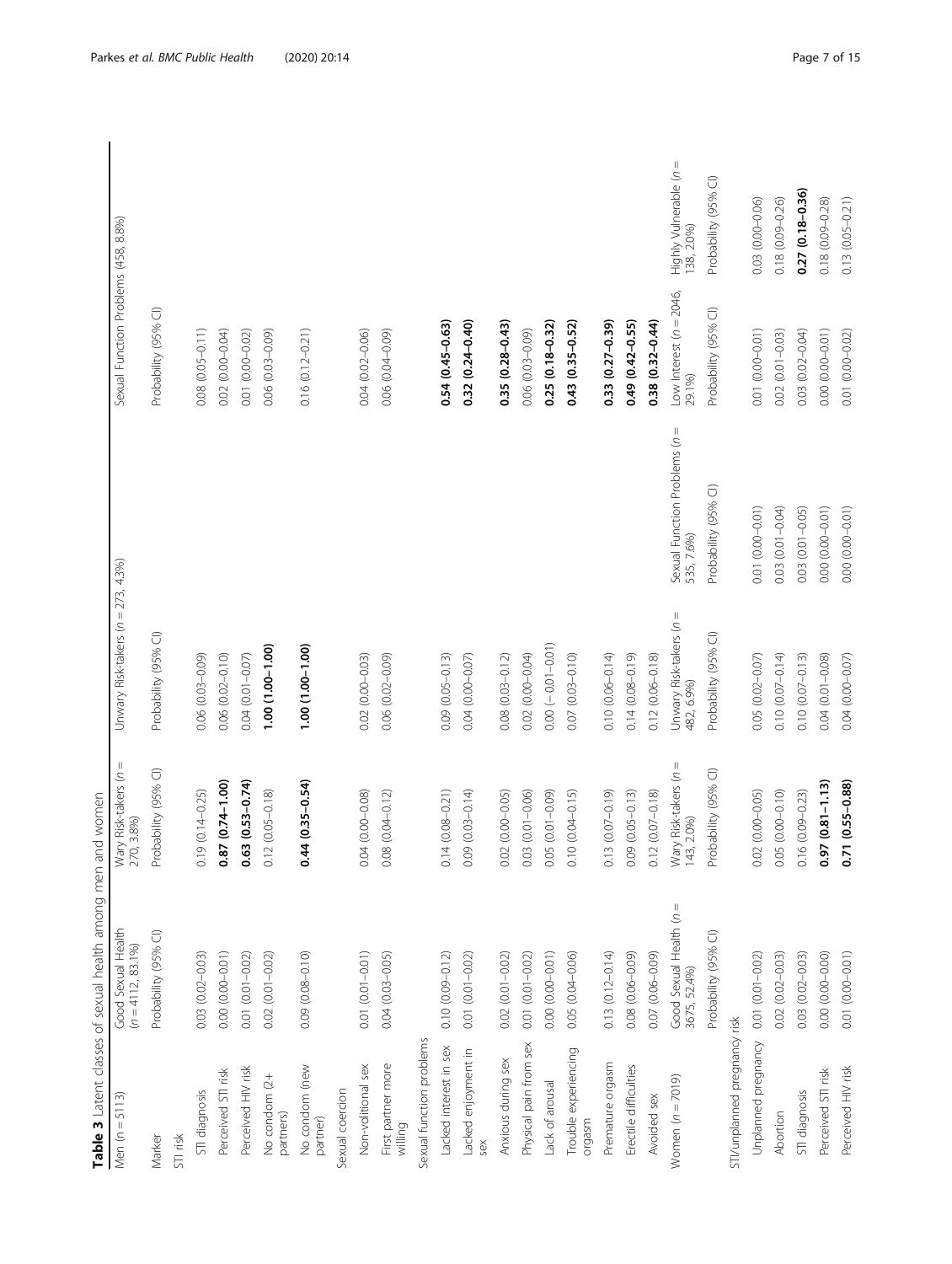|                                         | Table 3 Latent classes of sexual health among men and women (Continued) |                        |                        |                                                                                                                                                                                                             |                        |                     |
|-----------------------------------------|-------------------------------------------------------------------------|------------------------|------------------------|-------------------------------------------------------------------------------------------------------------------------------------------------------------------------------------------------------------|------------------------|---------------------|
| No condom (2+<br>partners)              | 0.01 (0.00-0.01)                                                        | $0.13(0.05 - 0.21)$    | $0.52(0.39 - 0.64)$    | $0.00(-0.01 - 0.01)$                                                                                                                                                                                        | 0.01 (0.00-0.01)       | $0.44(0.30 - 0.59)$ |
| No condom (new<br>partner)              | $0.05(0.03 - 0.08)$                                                     | $(0.24 - 0.53)$<br>ွ   | $0.92(0.79 - 1.06)$    | $0.02 (-0.01 - 0.05)$                                                                                                                                                                                       | 0.06 (0.04-0.09)       | $0.74(0.57 - 0.90)$ |
| Sexual coercion                         |                                                                         |                        |                        |                                                                                                                                                                                                             |                        |                     |
| Non-volitional sex                      | $0.05(0.03 - 0.07)$                                                     | $0.13(0.06 - 0.20)$    | $0.14(0.09 - 0.18)$    | $0.18(0.13 - 0.23)$                                                                                                                                                                                         | $0.16$ $(0.12 - 0.20)$ | $0.32(0.21 - 0.43)$ |
| First partner more<br>willing           | $0.11(0.08 - 0.14)$                                                     | $0.26(0.17 - 0.36)$    | $0.20(0.15 - 0.25)$    | 0.21 (0.16-0.26)                                                                                                                                                                                            | $0.22(0.18 - 0.26)$    | $0.35(0.24 - 0.46)$ |
| Sexual function problems                |                                                                         |                        |                        |                                                                                                                                                                                                             |                        |                     |
| Lacked interest in sex 0.18 (0.14-0.21) |                                                                         | $0.19$ $(0.11 - 0.27)$ | $0.20(0.14 - 0.26)$    | $0.94(0.89 - 0.98)$                                                                                                                                                                                         | 0.51 (0.42-0.59)       | 0.57 (0.44-0.71)    |
| Lacked enjoyment in<br>sex              | $0.01 (-0.01 - 0.02)$                                                   | $0.06$ $(0.00 - 0.11)$ | $0.02 (-0.01 - 0.04)$  | $0.84(0.74 - 0.93)$                                                                                                                                                                                         | $0.14(0.08 - 0.19)$    | $0.56(0.41 - 0.72)$ |
| Anxious during sex                      | 0.00 (0.00-0.01)                                                        | $0.07(0.01 - 0.14)$    | 0.04 (0.01-0.07)       | $0.28(0.22 - 0.34)$                                                                                                                                                                                         | 0.07 (0.04-0.10)       | $0.28(0.18-0.39)$   |
| Physical pain from sex                  | $0.00(-0.01-0.01)$                                                      | $0.00(0.00-0.00)$      | 0.04 (0.01-0.06)       | $0.34(0.27 - 0.42)$                                                                                                                                                                                         | $0.13$ $(0.08 - 0.18)$ | $0.25(0.16 - 0.34)$ |
| Lack of arousal                         | $0.00 (-0.01 - 0.01)$                                                   | $0.05(0.01 - 0.09)$    | $0.01 (-0.01 - 0.03)$  | $0.67(0.58 - 0.77)$                                                                                                                                                                                         | $0.07(0.03 - 0.10)$    | $0.47(0.32 - 0.61)$ |
| Trouble experiencing<br>orgasm          | 0.06 (0.04-0.08)                                                        | $0.10 (0.03 - 0.17)$   | $0.10(0.06 - 0.15)$    | $0.69(0.60 - 0.78)$                                                                                                                                                                                         | $0.19(0.14 - 0.24)$    | $0.75(0.64 - 0.87)$ |
| Premature orgasm                        | 0.01 (0.01-0.02)                                                        | $0.01 (-0.01 - 0.02)$  | $0.03$ $(0.01 - 0.05)$ | 0.04 (0.02-0.07)                                                                                                                                                                                            | $0.03$ $(0.02 - 0.04)$ | 0.09 (0.02-0.17)    |
| Uncomfortably dry<br>vagina             | 0.04 (0.03-0.06)                                                        | $0.02(0.00 - 0.05)$    | $0.03$ $(0.00 - 0.06)$ | $0.42(0.35 - 0.49)$                                                                                                                                                                                         | $0.20(0.14 - 0.27)$    | $0.37(0.26 - 0.48)$ |
| Avoided sex                             | $0.00 (-0.02 - 0.02)$                                                   | $0.10(0.04 - 0.16)$    | $0.08$ $(0.04 - 0.12)$ | $0.48(0.41 - 0.56)$                                                                                                                                                                                         | $0.28(0.20 - 0.36)$    | $0.35(0.23 - 0.47)$ |
|                                         |                                                                         |                        |                        | Figures show estimated probability and associated confidence intervals for markers of poor sexual health. Figures in bold show probabilities > 25, an arbitrary threshold selected to highlight differences |                        |                     |

 $\sum_{i=1}^{n}$  $\frac{5}{2}$ Figures show estin<br>between classes between classes

Parkes et al. BMC Public Health (2020) 20:14 Page 8 of 15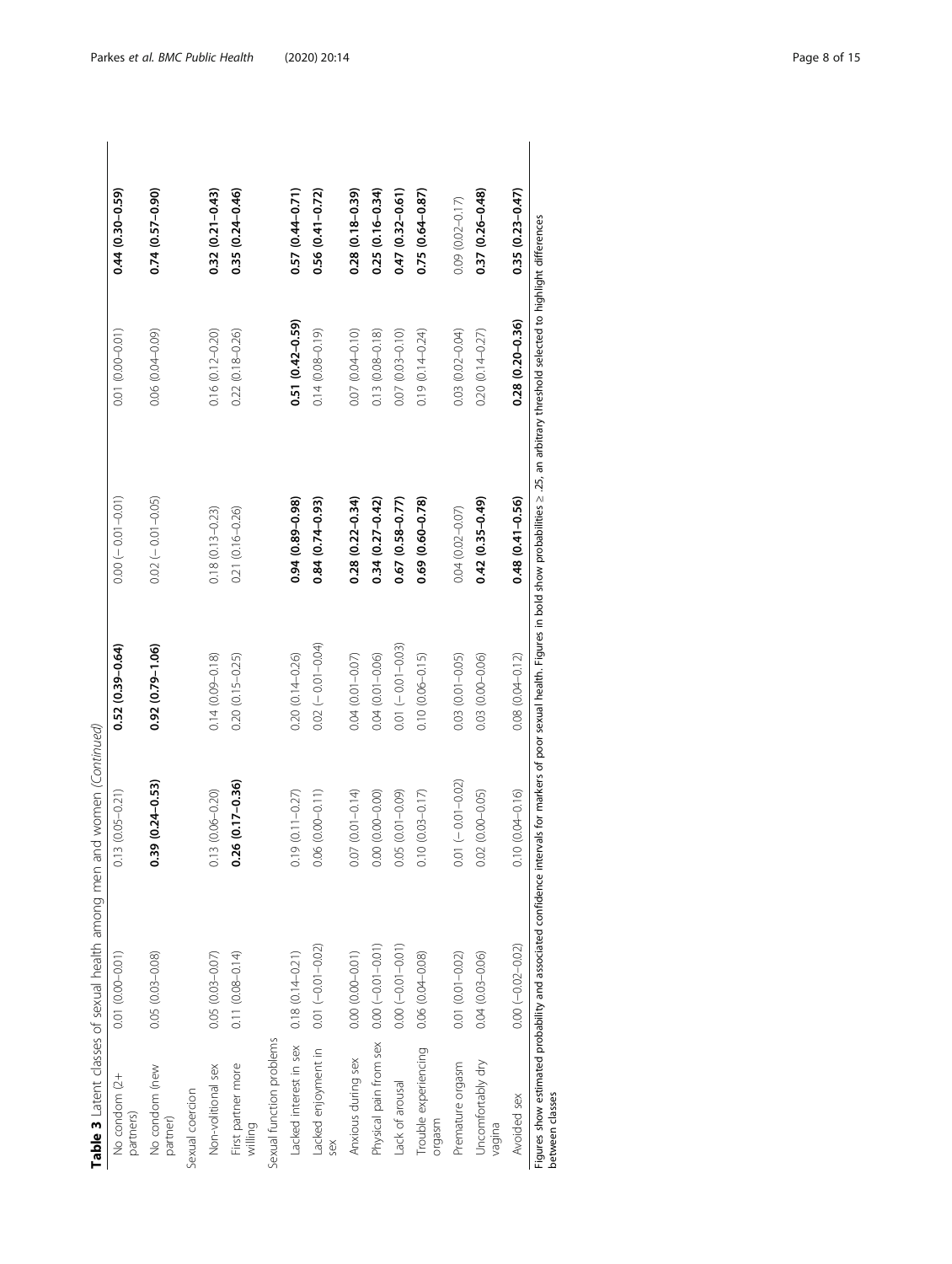<span id="page-8-0"></span>perception (.06, .04). A range of functional problems characterised the Sexual Function Problems class, each with an average probability of .35 (range .06 to .54). All three poor sexual health classes were more likely to report STI diagnosis in the last 5 years than the Good Sexual Health class, although the probability of STI diagnosis for Wary Risk-takers (.19) was more than double that found for Unwary-Risk-takers and Sexual Function Problems classes (.06 and .08 respectively). Risk of sexual coercion was low in all male classes.

Among women (Table [3](#page-6-0) part b), there was a smaller majority in the Good Sexual Health class than observed for men (52% vs 83%), with an average probability of .03 (range .00 to .18) for any marker of poor sexual health. Among women with greater probability of poor sexual health, there were three classes termed Wary Risk-taking (2%), Unwary Risk-taking (7%), Sexual Function Problems (8%) that were similar to the corresponding male

classes. Wary Risk-takers' high risk of condomless sex with most recent partner (.39) was accompanied by high STI/HIV risk perception (.71, .97, respectively). Unwary Risk-takers were likely to report condomless sex (.52, .92) but all perceived themselves as having low STI/HIV risk (.04, .04, respectively). Female Unwary Risk-takers were more likely than the Good Sexual Health class to report an unplanned pregnancy in the past year, or an abortion in the last 5 years. Both female risk-taking classes had a similar elevated risk of STI diagnosis. A range of functional problems characterised the Sexual Function Problems class, each with an average probability of .52 (range .04 to .94). The female Sexual Function Problems class did not differ from the Good Sexual Health class in terms of unplanned pregnancy, abortion or STI diagnosis.

Two additional "poor sexual health" classes were found among women. A large "Low Interest" class (29%) was characterised by lack of interest in sex (probability

(95% CI) (95% CI) (95% CI)

Good Sexual Health Sexual Function Problems Wary Risk-takers Unwary Risk-takers  $(n = 4112, 83.1\%$   $(n = 458, 8.8\%)$   $(n = 270, 3.8\%)$   $(n = 273, 4.3\%)$ % % Adjusted RRR % Adjusted RRR % Adjusted RRR

Table 4 Socio-demographic, health and lifestyle correlates of higher-risk latent sexual health classes (Men)

| Stage (a) Sociodemographic factors     |                       |      |      |                     |                |                                |        |                         |
|----------------------------------------|-----------------------|------|------|---------------------|----------------|--------------------------------|--------|-------------------------|
| Age                                    | $16 - 24$             | 14.2 | 13.6 | $0.59(0.41 - 0.85)$ | 35.8           | $1.26(0.85 - 1.87)$            | 20.6   | $0.64(0.43 - 0.95)$     |
|                                        | $25 - 44$             | 40.8 | 48.4 | $\mathbf{1}$        | 40             | 1                              | 36     | $\mathbf{1}$            |
|                                        | $45 - 54$             | 20.4 | 16.8 | $0.67(0.43 - 1.03)$ | 10.1           | $0.55(0.26 - 1.17)$            | 24.4   | $1.65(1.03 - 2.63)$     |
|                                        | $55 - 74$             | 24.6 | 21.3 | $0.78(0.54 - 1.14)$ | 14.1           | $0.89(0.49 - 1.62)$            | 19     | $1.29(0.80 - 2.08)$     |
| Ethnicity                              | White                 | 88.4 | 87.3 | $\mathbf{1}$        | 75.2           | $\overline{1}$                 | 89.2   | $\overline{1}$          |
|                                        | Minority              | 11.6 | 12.7 | $1.31(0.78 - 2.19)$ | 24.8           | $2.60(1.63-4.12)$              |        | $10.8$ 0.94 (0.51-1.73) |
| Low SES score                          | $\Omega$              | 50   | 51   | $\mathbf{1}$        | 27.9           | $\overline{1}$                 | 37     | $\overline{1}$          |
|                                        | 1 or 2                | 39   | 39.2 | $0.88(0.65 - 1.20)$ | 46             | $1.30(0.82 - 2.06)$            |        | 44.7 1.34 (0.93-1.95)   |
|                                        | 3 to 5                | 11   | 9.8  | $0.74(0.46 - 1.19)$ | 26.1           | $2.28(1.33 - 3.91)$            |        | 18.3 1.63 (1.00-2.65)   |
| Sexual identity                        | Heterosexual/straight | 98.1 | 94.5 | $\mathbf{1}$        | 85.4           | $\overline{1}$                 | 97.4 1 |                         |
|                                        | Gay/bisexual/other    | 1.9  | 5.5  | $3.65(1.97 - 6.76)$ |                | 14.7 9.23 (4.17-20.47)         | 2.6    | $0.83(0.24 - 2.83)$     |
| Partner                                | Married/cohabiting    | 75.8 | 69.1 | $\mathbf{1}$        | $31.7 \quad 1$ |                                | 42.2   | $\overline{1}$          |
|                                        | Not cohabiting        | 11.2 | 14.8 | $1.76(1.21 - 2.57)$ |                | $16.3$ <b>2.83 (1.64–4.87)</b> | 25.9   | 5.18 (3.34-8.04)        |
|                                        | No regular partner    | 13   | 16.1 | $1.61(1.14-2.28)$   | 52             | $7.29(4.72 - 11.27)$ 32        |        | 5.49 (3.62-8.32)        |
| Stage (b) Health and lifestyle factors |                       |      |      |                     |                |                                |        |                         |
| Alcohol/drug abuse no                  |                       | 78.9 | 72.7 | $\mathbf{1}$        | 54.7 1         |                                | 59.4 1 |                         |
|                                        | yes                   | 21.1 | 27.3 | $1.41(1.03-1.92)$   |                | $45.3$ 2.18 (1.50-3.16)        |        | 40.6 2.22 (1.59-3.11)   |
| Depression                             | no                    | 93.2 | 79.5 | $\mathbf{1}$        | 86.8           | $\overline{1}$                 | 86.7 1 |                         |
|                                        | yes                   | 6.8  | 20.5 | $5.06(3.41 - 7.51)$ |                | 13.2 1.72 (1.04–2.85)          |        | 13.3 1.78 (1.10-2.87)   |
| Age at first sex                       | $16+$ years           | 73.6 | 73.6 | 1                   | 56.9           | $\overline{1}$                 | 50.5   | $\overline{1}$          |
|                                        | $<$ 16 years          | 26.4 | 26.4 | $1.00(0.74 - 1.35)$ |                | 43.1 1.73 (1.15-2.59)          | 49.5   | 2.59 (1.89-3.55)        |

At stage (a) RRRs mutually adjusted for all other socio-demographic factors, stage (b) RRRs adjusted for socio-demographic factors in stage (a), but not mutually adjusted for other health/lifestyle factors. Bold font highlights statistically significant difference (p < .05) from the reference group. Percentages and RRRs allow for complex survey design features

SES socio-economic status (score of lowest household income quintile, no educational qualifications, unemployed; highest area deprivation quintile). RRR relative risk ratio, CI confidence intervals where Good Sexual Health is the reference group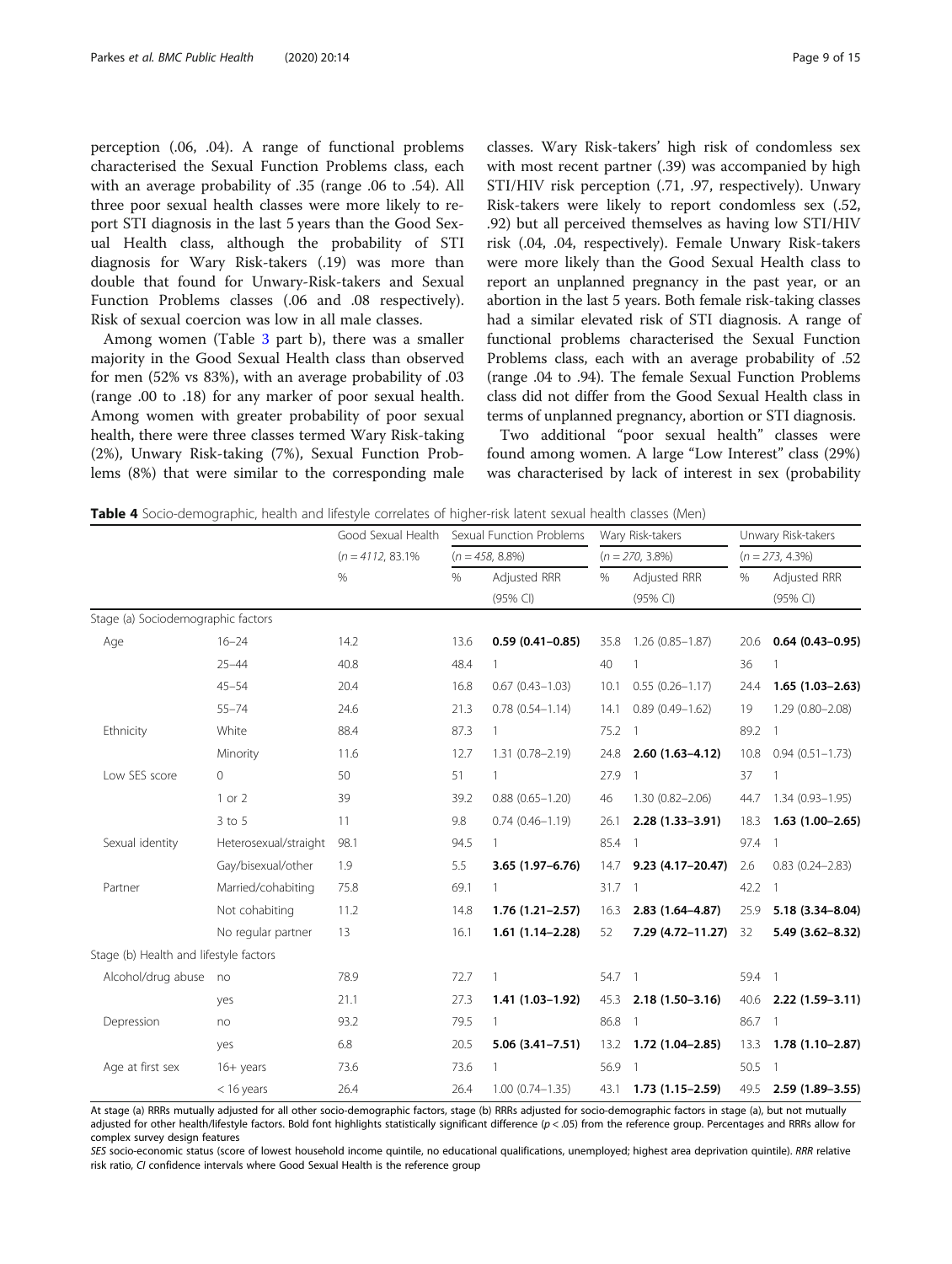| ŗ                                           |
|---------------------------------------------|
| Ś<br>5<br>l<br>İ                            |
|                                             |
| j<br>$\overline{a}$<br>$\ddot{\phantom{0}}$ |
|                                             |
| ì<br>ì                                      |
|                                             |
|                                             |
|                                             |
| ;<br>5<br>ī                                 |
| $\frac{1}{2}$<br>Ī.<br>j<br>l               |
|                                             |
| 5                                           |
| j                                           |
| ・・・・・・・<br>ł                                |
|                                             |
| )<br>S<br>ţ                                 |
|                                             |
| i                                           |
| Ĵ                                           |
| ł<br>$\overline{ }$                         |
| J                                           |
| 5                                           |
|                                             |
| $\overline{ }$                              |
| i<br>í<br>Ξ                                 |
|                                             |
| ١                                           |
| ξ<br>I                                      |
|                                             |
| ï                                           |
| $\frac{1}{2}$<br>Ï                          |
|                                             |
| ٦<br>5<br>5<br>ł                            |
|                                             |
|                                             |
| 5)<br>į<br>ï                                |
| į                                           |
|                                             |
| ł                                           |
| d                                           |
| $\mathbf{r}$                                |
| Ş                                           |
| ミリフ<br>ī                                    |
| ĺ<br>ī                                      |
|                                             |
|                                             |
|                                             |
| Table 5 Sock<br>ľ                           |
|                                             |
|                                             |
|                                             |

<span id="page-9-0"></span>

|                                        |                                                                        | Good Sexual Health (n =                                                                                                                                                                                                                                                                                                                                                  | 3675, 52.4%) Wary Risk-takers (n =<br>143, 2.0%) | 6.9%)             | Unwary Risk-takers (n = 482,                                                                                                                                  |                | Sexual Function Problems<br>$(n = 535, 7.6%)$ | Low Interest ( $n = 2046$ ,<br>29.1%)     | Highly Vulnerable (n = 138,<br>2.0%)       |                  |
|----------------------------------------|------------------------------------------------------------------------|--------------------------------------------------------------------------------------------------------------------------------------------------------------------------------------------------------------------------------------------------------------------------------------------------------------------------------------------------------------------------|--------------------------------------------------|-------------------|---------------------------------------------------------------------------------------------------------------------------------------------------------------|----------------|-----------------------------------------------|-------------------------------------------|--------------------------------------------|------------------|
|                                        |                                                                        | S,                                                                                                                                                                                                                                                                                                                                                                       | Adjusted RRR<br>(95% Cl)<br>S.                   | $\gg$             | Adjusted RRR (95% CI)                                                                                                                                         | $\gg$          | $\widehat{\cup}$<br>Adjusted RRR (95%         | Adjusted RRR (95% CI)<br>$\%$             | Adjusted RRR (95%<br>$\%$                  | $\widehat{\cup}$ |
| Stage(a) socio-demographic factors     |                                                                        |                                                                                                                                                                                                                                                                                                                                                                          |                                                  |                   |                                                                                                                                                               |                |                                               |                                           |                                            |                  |
| Age                                    | $16 - 24$                                                              | $\overline{4}$                                                                                                                                                                                                                                                                                                                                                           | $1.48$<br>$(0.90 - 2.44)$<br>123                 | 33.2              | $(0.82 - 1.63)$<br>1.15                                                                                                                                       | 34,6           | $(0.74 - 1.56)$<br>1.08                       | $(0.77 - 1.49)$<br>1.07<br>12.8           | $\frac{1.47}{(0.89 - 2.41)}$<br>¥          |                  |
|                                        | $25 - 44$                                                              | 44.2                                                                                                                                                                                                                                                                                                                                                                     | 42.2                                             | 39.8              |                                                                                                                                                               | 46.2           |                                               | 40.4                                      | $\overline{\phantom{0}}$<br>41.4           |                  |
|                                        | 45-54                                                                  | 21.2                                                                                                                                                                                                                                                                                                                                                                     | $(0.59 - 2.39)$<br>119<br>23.6                   | 18.3              | $(0.31 - 0.93)$<br>0.53                                                                                                                                       | 126            | $(0.83 - 1.79)$<br>$\overline{2}$             | $(0.86 - 1.61)$<br>1.18<br>20.9           | $(0.28 - 1.70)$<br>0.69<br>118             |                  |
|                                        | $55 - 74$                                                              | 20.7                                                                                                                                                                                                                                                                                                                                                                     | $(0.30 - 2.36)$<br>0.84<br>21.9                  | 87                | $(0.15 - 0.76)$<br>0.33                                                                                                                                       | 6.6            | $(0.83 - 1.82)$<br>1.23                       | $(1.39 - 2.46)$<br>1.85<br>25.9           | $(0.11 - 1.55)$<br>0.41<br>6.8             |                  |
| Ethnicity                              | White                                                                  | 88.5                                                                                                                                                                                                                                                                                                                                                                     | <b>90.1</b>                                      | $\otimes$         |                                                                                                                                                               | 87.9           |                                               | 89.5                                      | $\overline{\phantom{0}}$<br>86.6           |                  |
|                                        | Minority                                                               | 11.5                                                                                                                                                                                                                                                                                                                                                                     | $(2.28 - 6.25)$<br>3.78<br>9.9                   | R                 | $(0.52 - 1.35)$<br>0.84                                                                                                                                       | 12.1           | $(0.57 - 1.59)$<br>0.95                       | $(0.73 - 1.63)$<br>1.09<br>10.5           | $(0.74 - 2.65)$<br>$\overline{40}$<br>13.5 |                  |
| Low SES score                          | $\circ$                                                                | 44.5                                                                                                                                                                                                                                                                                                                                                                     | 48.8                                             | 24.1              |                                                                                                                                                               | 25.4           |                                               | 44                                        | $\overline{\phantom{0}}$<br>26.3           |                  |
|                                        | $\sim$<br>$\overline{\circ}$                                           | 42.4                                                                                                                                                                                                                                                                                                                                                                     | $(1.07 - 3.15)$<br>1.83<br>40,1                  | 52.8              | $(1.20 - 2.46)$<br>1.72                                                                                                                                       | $\overline{5}$ | $(0.66 - 1.20)$<br>0.89                       | $(0.86 - 1.43)$<br>$\equiv$<br>41.3       | $(1.14 - 3.69)$<br>2.05<br>$\overline{5}$  |                  |
|                                        | $\mathsf{L}\cap$<br>3 to                                               | 13.1                                                                                                                                                                                                                                                                                                                                                                     | $(1.11 - 4.26)$<br>2.18<br>11.2                  | 23.1              | $(1.75 - 4.17)$<br>2.70                                                                                                                                       | 23.6           | $(0.59 - 1.40)$<br>$\overline{6}0$            | $(0.97 - 1.97)$<br>1.38<br>14.7           | $(1.15 - 4.64)$<br>2.31<br>22.6            |                  |
| Sexual identity                        | sexual/straight<br>Hetero                                              | 97.7                                                                                                                                                                                                                                                                                                                                                                     | $\overline{\phantom{0}}$<br>94.9                 | 92.9              |                                                                                                                                                               | 97.1           |                                               | 96.8                                      | $\overline{\phantom{0}}$<br>92.8           |                  |
|                                        | Lesbian/bisexual/other                                                 | 23                                                                                                                                                                                                                                                                                                                                                                       | $(0.98 - 7.55)$<br>2.72<br>51                    | $\overline{\sim}$ | $(0.37 - 1.89)$<br>0.84                                                                                                                                       | 2.9            | $(1.20 - 5.06)$<br>2.46                       | $(0.91 - 2.99)$<br>1.65<br>3.2            | $(0.99 - 10.63)$<br>3.24<br>7.2            |                  |
| Partner                                | habiting<br>Married/<br>ģ                                              | 76.4                                                                                                                                                                                                                                                                                                                                                                     | $\overline{\phantom{0}}$<br>83.1                 | 36.9              |                                                                                                                                                               | 29.7           |                                               | 79.6                                      | $\overline{\phantom{0}}$<br>22.7           |                  |
|                                        | Not co-habiting                                                        | 12.6                                                                                                                                                                                                                                                                                                                                                                     | $(1.02 - 4.71)$<br>2.19<br>9.2                   | 18.9              | $(3.79 - 9.79)$<br>6.09                                                                                                                                       | 28             | $(0.39 - 0.82)$<br>0.56                       | $(0.54 - 1.09)$<br>0.77<br>10.9           | $(2.79 - 16.92)$<br>6.87<br>28.2           |                  |
|                                        | No regular partner                                                     | $\equiv$                                                                                                                                                                                                                                                                                                                                                                 | $(3.41 - 10.72)$<br>6.05<br>7.7                  | 44.2              | $(7.38 - 18.24)$<br>11.60                                                                                                                                     | 423            | $(0.31 - 0.85)$<br>0.51                       | $0.75$<br>$(0.52 - 1.08)$<br>64           | $(6.12 - 33.94)$<br>14.41<br>49.2          |                  |
| Stage (b) Health and lifestyle factors |                                                                        |                                                                                                                                                                                                                                                                                                                                                                          |                                                  |                   |                                                                                                                                                               |                |                                               |                                           |                                            |                  |
| Alcohol/ drug use                      | <b>DU</b>                                                              | 84.7                                                                                                                                                                                                                                                                                                                                                                     | 81.7                                             | 69.4              |                                                                                                                                                               | 69.2           |                                               | 82.2                                      | $\overline{ }$<br>55.1                     |                  |
|                                        | yes                                                                    | 15.3                                                                                                                                                                                                                                                                                                                                                                     | $(1.22 - 3.22)$<br><b>1.98</b><br>18.3           | 30.6              | $(1.24 - 2.45)$<br>1.74                                                                                                                                       | 30,8           | $(0.90 - 2.05)$<br>1.36                       | $(0.98 - 1.83)$<br>1.34<br>17.9           | $\frac{3.16}{(1.92 - 5.22)}$<br>44.9       |                  |
| Depression                             | <b>PO</b>                                                              | <b>SE</b>                                                                                                                                                                                                                                                                                                                                                                | 78                                               | $\frac{8}{81.8}$  |                                                                                                                                                               | 84.7           |                                               | 83.7                                      | 65.6                                       |                  |
|                                        | yes                                                                    | 5.9                                                                                                                                                                                                                                                                                                                                                                      | $(1.88 - 8.56)$<br>4.01<br>22                    | 18.2              | $(1.68 - 5.46)$<br>3.03                                                                                                                                       | 15.3           | $(6.55 - 18.59)$<br>11.03                     | $(4.01 - 12.61)$<br>7.11<br>16.4          | $(6.37 - 21.73)$<br>11.76<br>34.4          |                  |
| Age at first sex                       | 16+ years                                                              | $82.7\,$                                                                                                                                                                                                                                                                                                                                                                 | 78.6                                             | 73.2              |                                                                                                                                                               | 63.8           |                                               | 56                                        | 48.1                                       |                  |
|                                        | <16 years                                                              | 173                                                                                                                                                                                                                                                                                                                                                                      | $(1.12 - 2.83)$<br>1.78<br>21.4                  | 26.8              | $(1.74 - 3.39)$<br>2.43                                                                                                                                       | 36.2           | $(.99 - 2.08)$<br>1.43                        | $(1.15 - 2.22)$<br>1.60<br>$\overline{z}$ | $(3.31 - 8.92)$<br>5.43<br>51.9            |                  |
| the reference group                    | At stage (a) RRRs mutually adjusted for all other socio-demographic fa | SES socio-economic status (score of lowest household income quintile, no educational qualifications, unemployed; highest area deprivation quintile). RRR relative risk ratio, CI confidence intervals where Good Sexual Health<br>statistically significant difference (p < .05) from the reference group. Percentages and RRRs allow for complex survey design features |                                                  |                   | ctors, stage (b) RRRs adjusted for socio-demographic factors in stage (a), but not mutually adjusted for other health/lifestyle factors. Bold font highlights |                |                                               |                                           |                                            |                  |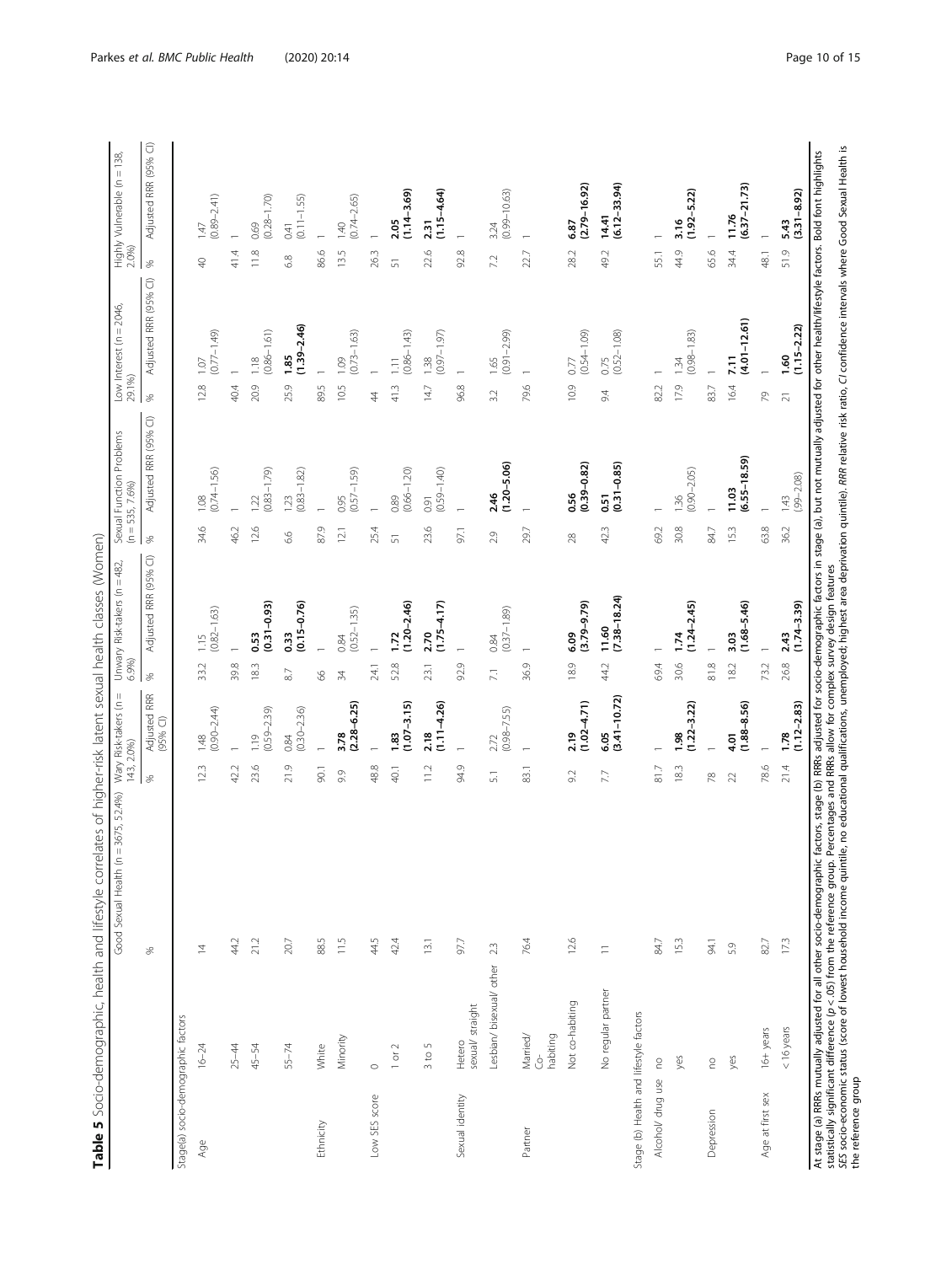.51) and avoidance of sex (.28), despite the study population being defined as sexually active in the last year. A small "Highly Vulnerable" class (2%) were likely to report condomless sex (.44, .74), low STI/HIV risk perception (.13, 18, respectively) and a range of sexual problems (average probability .41). This class were more likely to report an abortion (.18) than all other female classes with the exception of Unwary Risk-takers; and most likely to report STI diagnosis (.27). All female poor sexual health classes were more likely to report completed non-volitional sex since age 13 and a more willing partner at first sex, when compared to the Good Sexual Health class. The highest probabilities of coercive sex (.32, .35) were found for the Highly Vulnerable class.

Socio-demographic factors were explored as correlates of sexual health latent class membership; see Tables [4](#page-8-0) (Men) and 5 (Women), stage (a). Largely distinctive socio-demographic profiles of the various poor sexual health classes were found, accompanied by notable gender similarities and differences. Compared to those in Good Sexual Health, men and women reporting STI/unplanned pregnancy risk (including Highly Vulnerable women) were characterized by a low SES score, but low SES did not differentiate those experiencing sexual function problems (including Low Interest women). Men in all poor sexual health classes were less likely to be in a married or co-habiting relationship, but this applied only to female classes reporting STI/unplanned pregnancy risk. In contrast, women in the Sexual Function Problem class were more likely to be married or cohabiting than those in good health; while the female Low Interest class was primarily characterized by older age (55–74 years). Comparing Wary and Unwary risk-takers directly (by resetting the reference category, not shown in tables) underscored distinctive features of each. Compared to Wary Risk-takers, Unwary Risk-takers of both sexes were less likely to be from ethnic or sexual minorities, male Unwary Risk-takers were more likely to be aged 45–54 years, while female Unwary Risk-takers were more likely to be in a stable non-cohabiting relationship. The Highly Vulnerable class of women contained more sexual minorities than Unwary Risk-takers, and fewer ethnic minorities than Wary Risk-takers.

Selected health and lifestyle correlates of latent sexual health class membership were explored next, adjusting each correlate for socio-demographic factors already considered (Tables [4](#page-8-0) and [5](#page-9-0), stage (b)). Depression was associated with membership of all higher-risk classes, among both men and women. Alcohol/drug use was associated with membership of all male poor sexual health classes, and all female classes reporting STI/unplanned pregnancy risk (including Highly Vulnerable women). Early sexual debut was associated with all male and female classes reporting STI/unplanned pregnancy risk, and with the female Low Interest class. Highly Vulnerable women were more likely to report early sexual debut than any of the other female poor sexual health classes.

Lastly, we explored associations between latent sexual health class membership and respondents' evaluations of their sex lives. Table 6 shows (for men and women) the percentage in each class with low satisfaction/high distress, together with the estimated probability of low satisfaction/high distress allowing for classification uncertainty. Among men, only the Sexual Function Problems class were more likely to perceive low satisfaction/

| <b>Table 6</b> Associations between sexual health group and low satisfaction/high distress with sex life (Men and Women) |  |
|--------------------------------------------------------------------------------------------------------------------------|--|
|--------------------------------------------------------------------------------------------------------------------------|--|

|                          |      | Low satisfaction/high distress with sex life |                  |                                                |
|--------------------------|------|----------------------------------------------|------------------|------------------------------------------------|
|                          | %    | 95% CI                                       | Probability (SE) | p-value for comparison with Good Sexual Health |
| Men                      |      |                                              |                  |                                                |
| Good Sexual Health       | 9.6  | 8.5 to 10.7                                  | 0.07(0.01)       |                                                |
| Sexual Function Problems | 31.6 | 27.0 to 36.6                                 | 0.40(0.02)       | < 0.001                                        |
| Wary Risk-takers         | 9.0  | 5.9 to 13.5                                  | 0.10(0.02)       | 0.257                                          |
| Unwary Risk-takers       | 10.2 | 6.6 to 15.5                                  | 0.09(0.02)       | 0.738                                          |
| Women                    |      |                                              |                  |                                                |
| Good Sexual Health       | 4.5  | 3.8 to 5.4                                   | 0.02(0.01)       |                                                |
| Sexual Function Problems | 40.7 | 35.6 to 46.0                                 | 0.45(0.04)       | < 0.001                                        |
| Unwary Risk-takers       | 8.6  | 6.0 to 12.2                                  | 0.05(0.01)       | 0.009                                          |
| Wary Risk-takers         | 10.7 | 6.5 to 17.1                                  | 0.12(0.03)       | 0.003                                          |
| Low Interest             | 18.4 | 16.1 to 20.9                                 | 0.21(0.02)       | < 0.001                                        |
| Highly Vulnerable        | 32.7 | 24.8 to 41.7                                 | 0.32(0.07)       | < 0.001                                        |

Percentages allow for complex survey features. Estimated probabilities allow for classification uncertainty. Chi-squares p-values compare the probability of low satisfaction/high distress with sex life for each higher-risk class with the Good Sexual Health reference group

CI confidence interval, SE standard error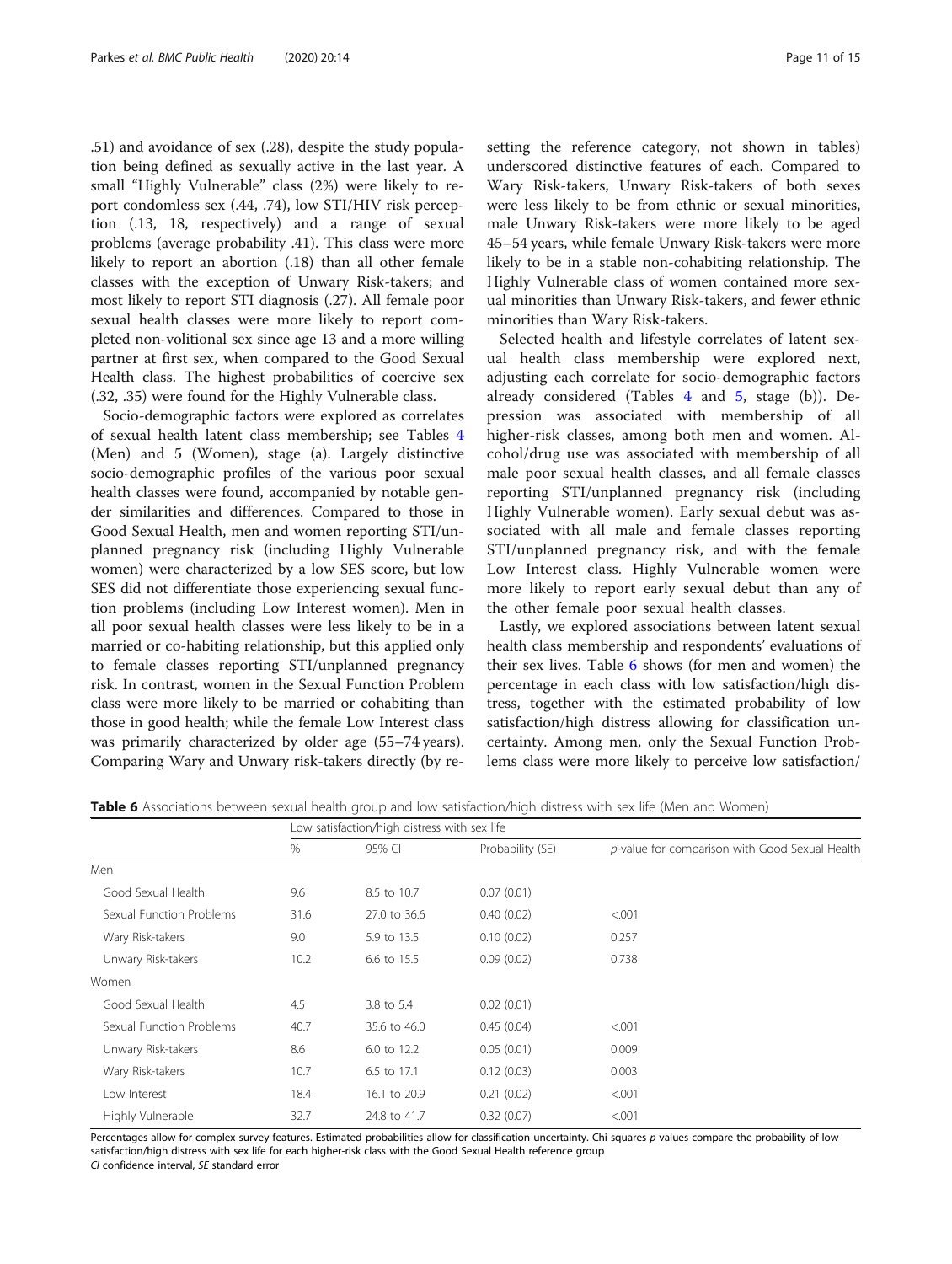high distress with their sex lives than those in Good Sexual Health. In contrast, all female poor sexual health classes were more likely to perceive low satisfaction/high distress with their sex lives. Among women, the highest probabilities of low satisfaction/high distress were found for the Sexual Function Problems, Low Interest and Highly Vulnerable classes.

# **Discussion**

To our knowledge, this is the first study to explore clustering of adverse sexual health markers using nationally representative data. Among sexually-active members of the British general population, substantial minorities (17% of men, 47.5% of women) experienced poor sexual health, when compared to majority groups with low probability of any adverse outcome. Among men, poor sexual health classes were characterised as either risktaking (two classes) or sexual function problems (one class). Among women, similar poor sexual health classes were identified, in addition to a large class (over a quarter of the sample) characterised by low interest in sex, and a small "Highly Vulnerable" class (2%) reporting a range of adverse experiences across all markers of sexual health. The different poor sexual health classes had distinctive socio-demographic profiles, but lifestyle and health factors (alcohol and drug use, depression and early sexual debut) were common across all poor sexual health classes. Among women (but not men), all poor sexual health classes had more negative evaluations of their sex lives than those in good sexual health.

We differentiated two classes exposed to HIV/STI and (women) unplanned pregnancy risk without functional problems, collectively comprising 9% of sexually active men and women. Unlike Wary Risk-takers, Unwary Risk-takers perceived themselves to be at low risk of HIV and other STIs, despite having condomless sex with new partners. Unwary Risk-takers constituted a sizeable proportion of all risk-takers (around half of male risktakers, and three-quarters of female risk-takers). Our finding chimes with other studies finding that substantial proportions of men and women appear to underestimate STI risk [\[13](#page-13-0)–[15\]](#page-13-0). Among men (but not women), differences in risk perceptions between Unwary and Wary Risk-takers were consistent with differences in selfreported STI diagnosis, and may reflect lower STI risk exposure for the Unwary males. Nonetheless, Unwary Risk-takers' high levels of unprotected sex give cause for concern, especially as low risk perception may be a barrier to condom use and STI testing [[49\]](#page-14-0). Compared to Wary Risk-takers, Unwary classes were more likely to be heterosexual, in midlife (men) or in a steady noncohabiting relationship (women). Risk awareness and STI/HIV testing may be difficult to promote among these comparatively low-risk groups, who may have

competing priorities for intimacy, expectations for health and social norms on health-seeking [\[50,](#page-14-0) [51\]](#page-14-0).

Among women, the combined size of classes reporting sexual function difficulties but low STI/HIV or unplanned pregnancy exposure (38%) considerably exceeded the corresponding male Sexual Function Problems class (9%). The greater prevalence of sexual function problems among women has been noted by others [[2\]](#page-13-0). Our study underscores the known greater diversity of women's sexual responses over men's [\[52](#page-14-0)], which we found to be dominated by a large class expressing a lack of interest in sex. Low desire has been identified as the most common female sexual problem across many studies [[2](#page-13-0), [52](#page-14-0)–[54](#page-14-0)]; and has been linked to relational factors including lower emotional closeness and difficulty communicating about sex [\[55](#page-14-0)]. In our study this class was not simply delineated by post-menopausal age, although in limiting our sample to those reporting sex within the past year we may have underestimated the effect of age and the size of this class in the wider population. Despite reporting relatively few physiological problems related to sexual functioning, these women's more negative evaluations of their sex lives suggests practitioners should not overlook this group, and the likely detrimental impact of a less satisfying sex life on overall subjective wellbeing [[56,](#page-14-0) [57\]](#page-14-0).

In addition to the two larger female classes expressing sexual function problems, a small "Highly Vulnerable" class had elevated risk of functional problems accompanied by risk of STIs, unplanned pregnancy, and sexual coercion. Others have found associations between low sexual function and these other adverse outcomes, for men, as well as women [[2,](#page-13-0) [6,](#page-13-0) [7,](#page-13-0) [58\]](#page-14-0). Our study did not find a corresponding male Highly Vulnerable class: this might reflect lower statistical power among the smaller male sample, together with lower male reporting of nonvolitional sex. Particular concern arises from the pattern of risk markers seen in the Highly Vulnerable women, where low perceptions of risk seem inaccurate given their high levels of condomless sex, accompanied by the highest probability of STI diagnosis across all female classes. Our study highlights the potential significance of sexual coercion as a unifying attribute of sexual risktaking and functional problems among women, since exposure to a broad spectrum of negative sexual experiences is likely to reflect women's agency due to partner imbalances in sexual intent, communication and control [\[59](#page-14-0), [60\]](#page-14-0).

Despite the greater diversity of women's sexual health compared to men's that we have found, there were clear associations between all aspects of poor sexual health and low satisfaction/high distress with one's sex life only among women. For men, only the class with sexual function problems had low satisfaction/high distress with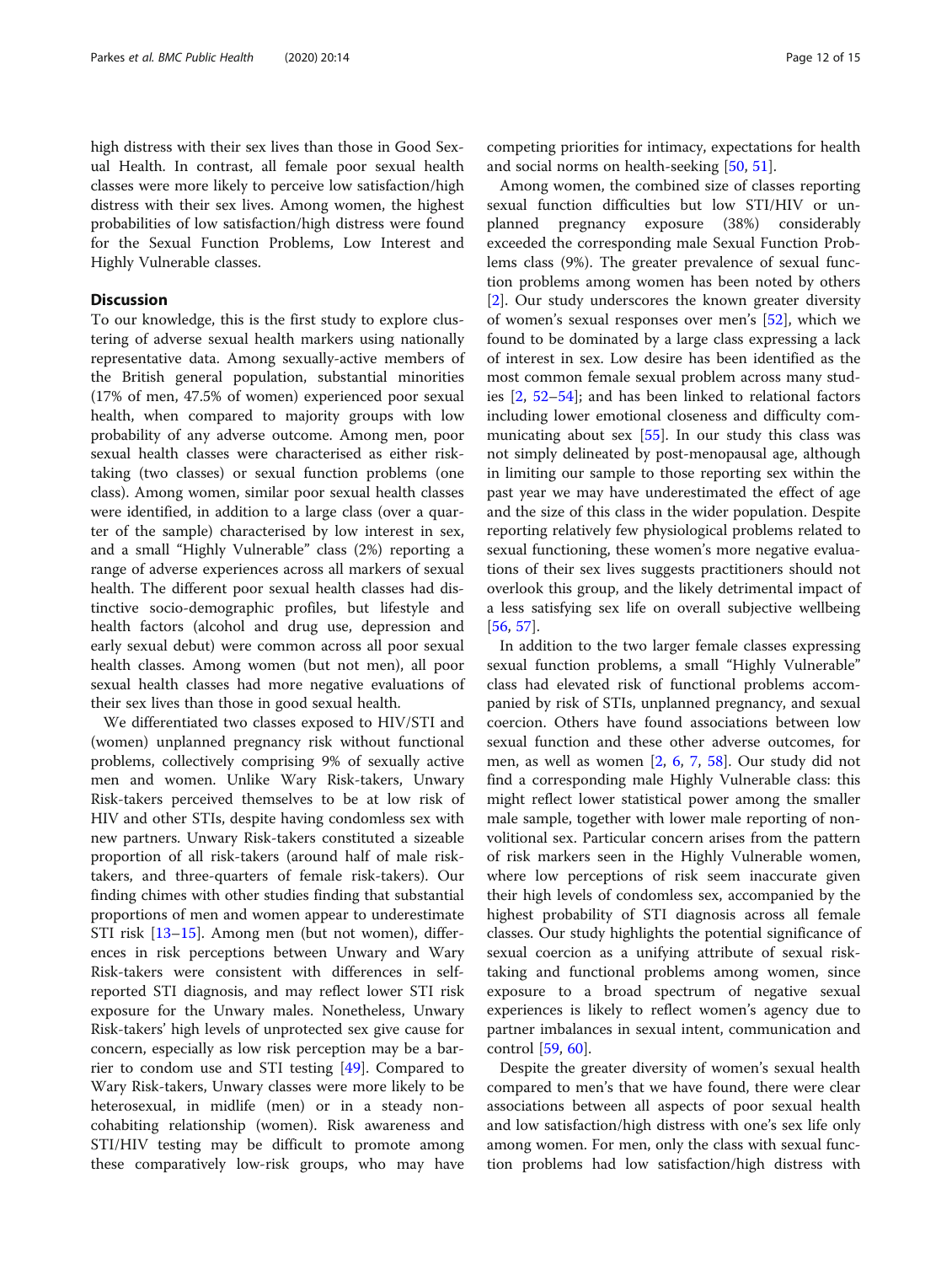their sex lives, consistent with other research on the impact of impaired sexual functioning on men's satisfaction and distress [[61\]](#page-14-0). The links we found between women's membership of higher-risk classes and negative evaluation of their sex lives in part reflect the impact of sexual function problems or (for the highly vulnerable women) coercive sex on women's sexual well-being found elsewhere [\[22,](#page-13-0) [62](#page-14-0)]. Associations found between exposure to STI or unplanned pregnancy risk and low satisfaction/ high distress found among women only might reflect a greater dependency on relationship factors for both risk avoidance and sexual wellbeing [[63,](#page-14-0) [64](#page-14-0)], as well as greater risk aversion [[65\]](#page-14-0).

Limitations of the study include the survey response rate, although this is in line with other national surveys undertaken at the time [\[66](#page-14-0), [67](#page-14-0)]; and reliance on selfreported data. Although Natsal-3 included biosampling to test for a range of STIs [\[9](#page-13-0)], this was only available for a random sub-sample aged 16–44 years, preventing the inclusion of these data in our latent class analysis of respondents from across Natsal-3's age-range 16–74 years. Risks of bias were mitigated via use of survey weights and self-completion modules for sensitive questions. We were limited to items included in the Natsal-3 survey, which was not specifically designed for this analysis. In the interests of providing a comprehensive range of measures, we included some with a relatively long look-back period that may limit their reliability as markers of current sexual health. Markers of non-volitional sex did not encompass the full range of behaviours indicative of coercive sexual relationships or establish severity [[68](#page-14-0), [69](#page-14-0)], and we did not include severity in our markers of sexual function. In order to include those not in longer-term sexual relationships (and avoid imputing such data), we omitted Natsal items on the quality of partner relationships used in other studies of sexual function [\[70,](#page-14-0) [71\]](#page-14-0). Our examination of sexual health class correlates focused on selected socio-demographic, lifestyle and health factors identified as important in previous analyses of individual outcomes [\[2,](#page-13-0) [6](#page-13-0), [9,](#page-13-0) [10](#page-13-0)]. This does not represent an exhaustive list of information contained in Natsal-3, and additional potential correlates such as partner history and sex education could be investigated in a further study. The data are cross-sectional, and we cannot assume that associations described reflect causal effects. Causal mechanisms underlying associations between depression, substance use and sexual health are likely to be complex and bidirectional [[72](#page-14-0)–[74\]](#page-14-0).

# Conclusions

A greater prevalence and diversity of poor sexual health appears to exist among women than men in Britain, with more consistent effects on women's satisfaction/distress with their sex lives. Among both men and women, our novel population categories point to the existence of several important risk classes in danger of being overlooked by sexual health intervention efforts. Specifically these are male and female Unwary Risk-takers, female Low Interest and female Highly Vulnerable classes. Their profiles differed from those traditionally considered at risk of sexual dysfunction or STIs, suggesting the need for tailored interventions. Distinctive socio-demographic profiles should assist identification and targeting of these groups.

A further contribution of this study is also in highlighting shared, as well as distinctive, characteristics of poor sexual health groups. Depression, alcohol/drug use and young age of sexual debut were widely associated with membership of higher-risk classes. Of particular concern are the greater risks of early sexual debut among the Highly Vulnerable group of women, accompanied by depression and substance abuse. These factors have been widely implicated in studies of sexual risktaking, functional problems or non-volitional sex [\[2,](#page-13-0) [6](#page-13-0), [11,](#page-13-0) [12,](#page-13-0) [75](#page-14-0)–[77](#page-14-0)]. Our study provides a clear demonstration that mutually exclusive clusters of problems (sexual risk-taking without functional problems; and the opposite) nonetheless have common underlying attributes, strengthening the notion of sexual health as a unifying "umbrella" concept that needs to be viewed – and treated - holistically. At a time when financial pressures are being felt by sexual health services across Britain [[78\]](#page-14-0), it may be advisable to prioritise upstream interventions with the most widespread (and cost-effective) benefits. Our findings reinforce existing evidence that age of sexual debut, substance use and comorbid depression are important targets for policy makers and practitioners concerned with improving sexual health at an individual and population level, pointing to their potential value in mitigating a broad spectrum of sexual health problems.

#### **Abbreviations**

AIC: Akaike Information Criterion; BIC: Bayesian Information Criterion; BLRT: Bootstrap Likelihood Ratio Test; CI: confidence interval; FIML: Full Information Maximum Likelihood; HIV: human immunodeficiency virus; LMR: Lo, Mendell and Rubin Likelihood Ratio Test; Natsal: National Survey of Sexual Attitudes and Lifestyles; p: probability; RRR: relative risk ratio; SE: standard error; SES: socio-economic status; STI: sexually transmitted infection; WHO: World Health Organization

#### Acknowledgements

Natsal-3 is a collaboration between University College London, the London School of Hygiene & Tropical Medicine, NatCen Social Research, Public Health England (formerly the Health Protection Agency), and the University of Manchester. We thank the study participants, the team of interviewers from NatCen Social Research who carried out the interviews, and operations and computing staff from NatCen Social Research.

## Authors' contributions

The paper was conceived by AP and KM. AP wrote the first draft, with further contributions from all authors. Statistical analysis was done by AP and MW, while MW held an undergraduate statistics work placement at the Social and Public Health Sciences Unit. All authors (AP, MW, CM, AJ, KW and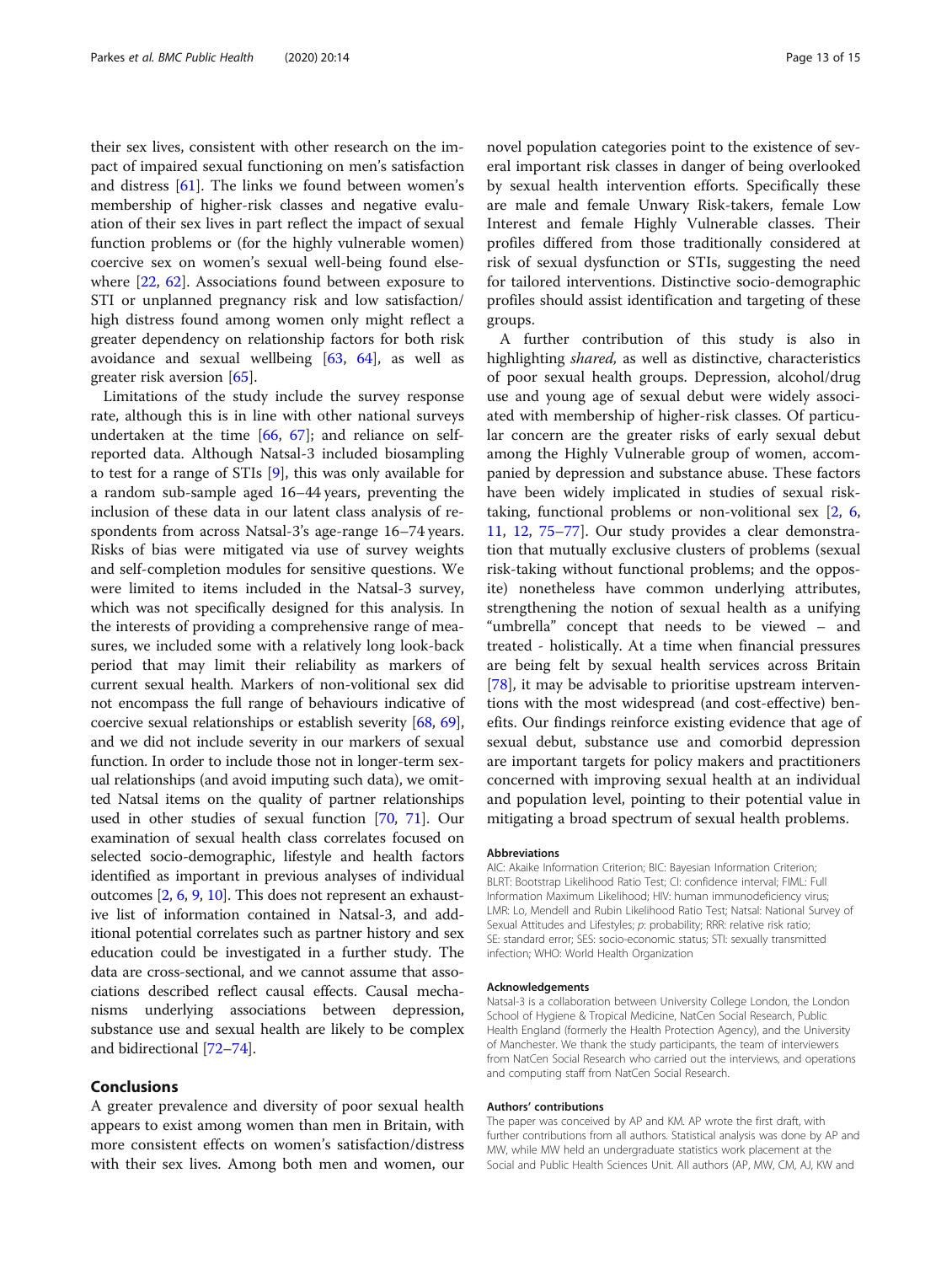<span id="page-13-0"></span>KM) contributed to data interpretation, reviewed successive drafts, and approved the final version of the manuscript.

## Funding

The study was supported by grants from the Medical Research Council MC\_UU\_12017/11 and Chief Scientist Office SPHSU11. The funders of the study had no role in study design, data collection, data analysis, data interpretation, or writing of the report. The corresponding author had full access to all the data in the study and had final responsibility for the decision to submit for publication.

## Availability of data and materials

The dataset supporting the conclusions of this article is available in the UK Data Service repository, unique persistent identifier: [https://doi.org/10.5255/](https://doi.org/10.5255/UKDA-SN-7799-1) [UKDA-SN-7799-1](https://doi.org/10.5255/UKDA-SN-7799-1); [https://beta.ukdataservice.ac.uk/datacatalogue/studies/](https://beta.ukdataservice.ac.uk/datacatalogue/studies/study?id=7799&type=Data%20%20catalogue) [study?id=7799&type=Data%20%20catalogue.](https://beta.ukdataservice.ac.uk/datacatalogue/studies/study?id=7799&type=Data%20%20catalogue)

## Ethics approval and consent to participate

The Natsal-3 study, was approved by the Oxfordshire Research Ethics Committee A (reference: 09/H0604/27). The Research Ethics Committee approved informed verbal consent procedures. All Natsal-3 participants were given an information leaflet to read prior to participation. In line with standard practice for UK surveys, and in response to evidence suggesting that signing a consent form might lead to a greater sense of obligation to complete the interview, we obtained verbal rather than written consent [[79\]](#page-14-0). We ensured procedures for obtaining verbal informed consent via our interviewer training and protocols: interviewers were trained to make sure that participants had read the information leaflet and had the opportunity to discuss the study fully before the interview began; and at the beginning of each interview, interviewers were prompted (on screen) to remind participants that they could choose not to answer any question. Interviewers had to confirm in the computer programme that respondents had read the information leaflet before commencing the interview. All participants provided their own consent to participate, however for 16 and 17 year olds living at home, a parent/guardian provided additional verbal assent for participation.

### Consent for publication

Not applicable.

## Competing interests

The authors declare that they have no competing interests.

## Author details

<sup>1</sup>MRC/CSO Social and Public Health Sciences Unit, University of Glasgow, Top floor, 200 Renfield St, Glasgow, UK. <sup>2</sup>UCL Institute for Global Health, University College London, Mortimer Market Centre, Off Capper Street, London, UK. <sup>3</sup>Faculty of Public Health and Policy, London School of Hygiene and Tropical Medicine, Tavistock Place, London, UK.

# Received: 16 April 2019 Accepted: 18 November 2019 Published online: 09 January 2020

#### References

- 1. World Health Organization. Defining sexual health. Report of a technical consultation on sexual health 28–31 January 2002, Geneva. Geneva: World Health Organization; 2006.
- 2. Mitchell KR, Mercer CH, Ploubidis GB, Jones KG, Datta J, Field N, et al. Sexual function in Britain: findings from the third National Survey of sexual attitudes and lifestyles (Natsal-3). Lancet. 2013;382(9907):1817–29.
- 3. Goldmeier D, Leiblum SR. STIs and sexual dysfunction. Sex Transm Infect. 2005;81(5):364.
- 4. Moreau C, Kågesten AE, Blum RW. Sexual dysfunction among youth: an overlooked sexual health concern. BMC Public Health. 2016;16(1):1170.
- 5. Miller E, Decker MR, McCauley HL, Tancredi DJ, Levenson RR, Waldman J, et al. Pregnancy coercion, intimate partner violence and unintended pregnancy. Contraception. 2010;81(4):316–22.
- Macdowall W, Gibson LJ, Tanton C, Mercer CH, Lewis R, Clifton S, et al. Lifetime prevalence, associated factors, and circumstances of non-volitional sex in women and men in Britain: findings from the third National Survey of sexual attitudes and lifestyles (Natsal-3). Lancet. 2013;382(9907):1845–55.
- 8. Dukers-Muijrers NHTM, Somers C, de Graaf H, Meijer S, Hoebe CJPA. Prevalence of non-volitional sex types and associated factors: a national sample of young people. PLoS One. 2015;10(7):e0132847.
- Sonnenberg P, Clifton S, Beddows S, Field N, Soldan K, Tanton C, et al. Prevalence, risk factors, and uptake of interventions for sexually transmitted infections in Britain: findings from the National Surveys of sexual attitudes and lifestyles (Natsal). Lancet. 2013;382(9907):1795–806.
- 10. Wellings K, Jones KG, Mercer CH, Tanton C, Clifton S, Datta J, et al. The prevalence of unplanned pregnancy and associated factors in Britain: findings from the third National Survey of sexual attitudes and lifestyles (Natsal-3). Lancet. 2013;382(9907):1807–16.
- 11. Paquette R, Tanton C, Burns F, Prah P, Shahmanesh M, Field N, et al. Illicit drug use and its association with key sexual risk behaviours and outcomes: findings from Britain's third National Survey of Sexual Attitudes and Lifestyles (Natsal-3). PLoS One. 2017;12(5):e0177922.
- 12. Field N, Prah P, Mercer CH, Rait G, King M, Cassell JA, et al. Are depression and poor sexual health neglected comorbidities? Evidence from a population sample. BMJ Open. 2016;6(3):e010521.
- 13. MacKellar DA, Valleroy LA, Secura GM, Behel S, Bingham T, Celentano DD, et al. Perceptions of lifetime risk and actual risk for acquiring HIV among young men who have sex with men. AIDS Behav. 2007;11(2):263–70.
- 14. Clifton S, Mercer CH, Sonnenberg P, Tanton C, Field N, Gravningen K, et al. STI risk perception in the british population and how it relates to sexual behaviour and STI healthcare use: findings from a cross-sectional survey (Natsal-3). EClinicalMedicine. 2018;2–3:29–36.
- 15. Sewell WC, Blankenship SA. Perceived HIV risk as a predictor of sexual risk behaviors and discrimination among high-risk women. AIDS Care. 2018;31:1–6.
- 16. Hayes RD, Dennerstein L, Bennett CM, Sidat M, Gurrin LC, Fairley CK. Risk factors for female sexual dysfunction in the general population: exploring factors associated with low sexual function and sexual distress. J Sex Med. 2008;5(7):1681–93.
- 17. Jiann B-P, Su C-C, Yu C-C, Wu TT, Huang J-K. Risk factors for individual domains of female sexual function. J Sex Med. 2009;6(12):3364–75.
- 18. World Health Organization. Sexual health and its linkages to reproductive health: an operational approach. Geneva: World Health Organization; 2017.
- 19. Stephenson R, Gonsalves L, Askew I, Say L. Detangling and detailing sexual health in the SDG era. Lancet. 2017;390(10099):1014–5.
- 20. Department of Health. A framework for sexual health improvement in England. London: Department of Health; 2013.
- 21. Wellings K, Johnson AM. Framing sexual health research: adopting a broader perspective. Lancet. 2013;382(9907):1759–62.
- 22. De Visser RO, Rissel CE, Richters J, Smith AMA. The impact of sexual coercion on psychological, physical, and sexual well-being in a representative sample of australian women. Arch Sex Behav. 2007;36(5):676–86.
- 23. Weiss P, Brody S. International index of erectile function (IIEF) scores generated by men or female partners correlate equally well with own satisfaction (sexual, partnership, life, and mental health). J Sex Med. 2011; 8(5):1404–10.
- 24. Hellemans S, Loeys T, Dewitte M, De Smet O, Buysse A. Prevalence of intimate partner violence victimization and Victims' relational and sexual well-being. J Fam Violence. 2015;30(6):685–98.
- 25. Vriend HJ, Nieuwkerk PT, van der Sande MAB. Impact of genital warts on emotional and sexual well-being differs by gender. Int J STD AIDS. 2014; 25(13):949–55.
- 26. Foster LR, Byers ES. Predictors of the sexual well-being of individuals diagnosed with herpes and human papillomavirus. Arch Sex Behav. 2016; 45(2):403–14.
- 27. Laumann EO, Paik A, Glasser DB, Kang JH, Wang T, Levinson B, et al. A crossnational study of subjective sexual well-being among older women and men: findings from the global study of sexual attitudes and behaviors. Arch Sex Behav. 2006;35(2):145–61.
- 28. Lee DM, Nazroo J, O'Connor DB, Blake M, Pendleton N. Sexual health and well-being among older men and women in England: findings from the English longitudinal study of ageing. Arch Sex Behav. 2016;45(1):133–44.
- Vermunt JK, Magidson J. Latent class cluster analysis. In: McCutcheon AL, Hagenaars JA, editors. Applied latent class analysis. Cambridge: Cambridge University Press; 2002. p. 89–106.